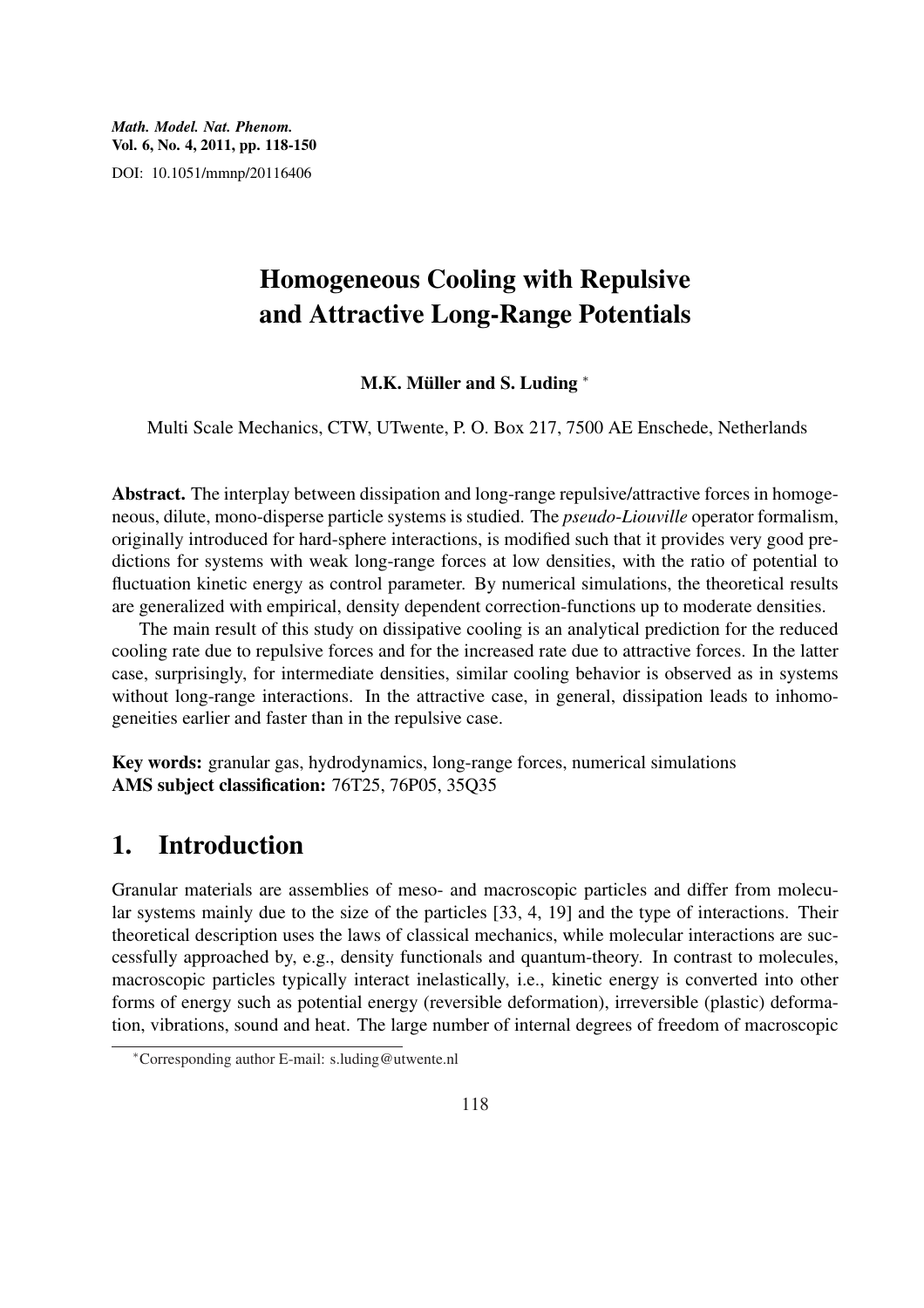particles makes it practically impossible to retrieve kinetic energy dissipated during collisions.

Granular gases [72] are granular materials where the duration of a particle-particle collision is much shorter than the time between two collisions. This situation can be procured by either placing a dilute particle system in a gravity free (or micro-gravitational) environment [6, 43, 5] or – financially much cheaper – by feeding the system with energy from outside such that a granular gas in steady state forms (e.g., by vertically vibrating the enclosure, see [24, 70] and references therein). Another, naturally occurring example for a granular gas is represented by the rings orbiting the outer planets of the Solar System [8, 30, 9, 26, 31, 62, 78] or even by the large-scale distribution of galaxies [79].

In a granular gas in the dilute limit, one will detect mainly binary instead of multiple particle collisions. The assumption of binary collisions in a many-body system is important for the theoretical description, see Section 2.. The persistent loss of kinetic energy due to contacts not only makes the gas cool down but is also accompanied by collective phenomena: granular gases are subject to instabilities and cluster formation [57, 29, 58, 70, 54, 50, 59, 60], deviations from the Maxwell-Boltzmann velocity distribution with both constant and velocity-dependent dissipation [13, 77, 10, 11, 37, 36], phase transitions [25, 70] and the formation of vortices [71, 48]. In brief, granular media can exhibit fluidic phenomena [46] and even have different "states of aggregation" in coexistence [25, 24].

The hydrodynamic instability that leads to cluster formation is exclusively an effect of dissipation during collisions [57, 59, 60], and thus should be enhanced by attractive potentials and diminished by repulsive potentials between the particles. Electrically equally charged granular media with *repulsive long-range interactions* are in nature and industrial processes rather the rule than an exception, e.g., granular pipe flow [85], suspensions and fluids with charged particles [82, 84, 16, 17, 45, 40], electro-sorting in waste disposal processing [69], electrophotography in print processes [15, 39] and electrospraying of pesticides in greenhouses [2, 28, 66]. Electrostatically charged macroscopic solid particles can be obtained by procuring repeated mechanical contacts between them under dry conditions ("triboelectrification", see [47, 68]), but this problem is beyond the scope of this article. On the other hand, particle systems with *attractive long-range interactions* [18] can be found in both electrostatic coating processes [42, 83] and in space, where huge mass distributions such as dense granular rings and disks around central bodies are affected by very strong self-gravitation ([63] and references therein). This article, however, is devoted to the collisional cooling behavior of granular media with either (long-range) repulsive or attractive potentials in the dilute limit.

For better understanding the pseudo-Liouville formalism, in Chapter 2. we will explain the basics of the two-particle mechanics, including long-range repulsive and attractive interaction forces. (For more advanced theories, see Refs. [21, 23].) Thereafter, we will introduce to the many-particle mechanics as described by the pseudo-Liouville operator formalism. Then, we will extend this theory for long-range interactions, while considering the dissipative nature of the particles. We will provide the mathematical details in Appendix A and discuss the corrections in Appendix B.

In Chapter 3., we discuss our "experimental" set-up we use to check the new theory. (Since numerical results from Direct Simulation Monte Carlo (DSMC) were shown to agree nicely with Molecular Dynamics (MD) particle simulations in the low density cases up to moderate density and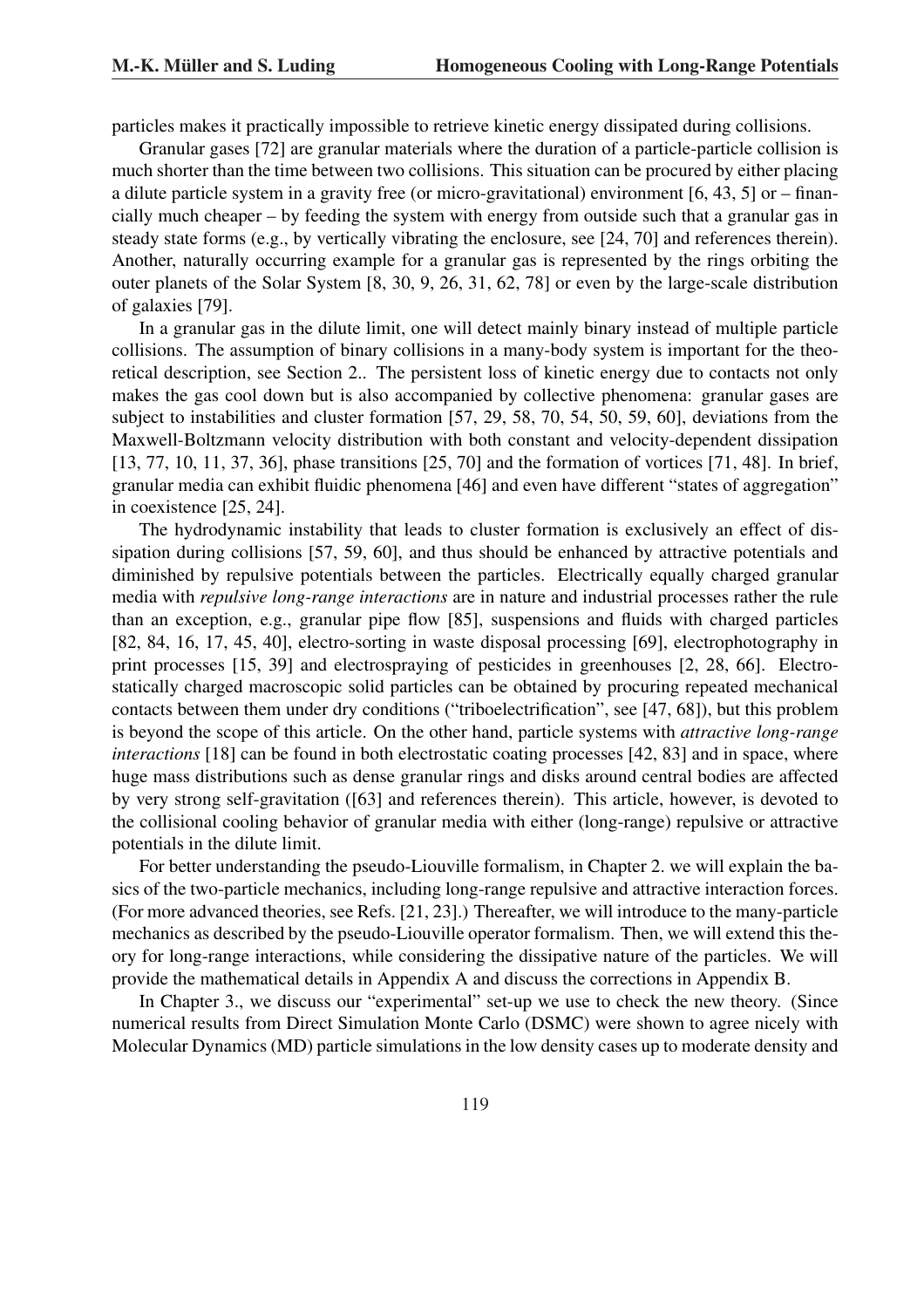dissipation [61], we do not present DSMC results here.) In the final Chapter 4., we will present the results of our study. Classical systems without long-range forces represent a special case of the theory. The extended pseudo-Liouville operator formalism works well for weak long-range interaction forces, weak dissipation and low densities because it does not consider the influence of multi-particles effects. We then expand our study towards higher densities and thus extend the theory correspondingly – but this time on an empirical basis.

# 2. Theory

Realistic many-body systems involve arbitrarily complex interaction potentials between their macroscopic constituents. The hard sphere assumption is a simplified model, where the repulsive contact potential is infinitely strong (excluded volume) and the contact duration is infinitely short. As a consequence, multiple particle contacts cannot occur. In the following, a theoretical tool, the *pseudo*-*Liouville* operator formalism, will be further developed to include the effect of long-range interactions. Then it can be used to describe the dynamics of a many-body system as a sequence of binary collisions [65].

As long as the system conserves total energy (elastic collisions), the time derivative of any time-dependent observable can be expressed by the Hamilton operator that contains spatial derivatives (see [34, 11] and textbooks on classical mechanics). The application of spatial derivatives to the spatially discontinuous contact potential of hard spheres causes analytical problems. Therefore, in order to preserve the formal structure of the Liouville equation, only those particle pairs are considered that fulfill specific "collision rules", which are discussed below. As a theoretical tool that meets these requirements, the pseudo-Liouville operator was introduced [22] and successfully applied to various situations [41, 55, 81]. However, contrary to the premises mentioned above, this study will show that the pseudo-Liouville operator theory can be adapted to a dissipative hard sphere gas with smooth, long-range interaction potentials – at least in the dilute limit.

### 2.1. Two-particle mechanics

Without loss of generality, we discuss spherical particles j and k of identical, uniform mass m and radius a. The long-range particle pair interaction is described by a repulsive or attractive potential

$$
\Phi(r_{jk}) = -\frac{\alpha}{r^s} \quad , \tag{2.1}
$$

where  $r = |\mathbf{r}_{ik}| = |\mathbf{r}_i - \mathbf{r}_k|$  is the absolute value of the relative distance vector between the particle centers.  $\alpha$  contains all parameters of the interaction potential, where  $\alpha < 0$  denotes repulsive and  $\alpha > 0$  attractive interactions. Since we deal with conservative long-range interaction potentials, the force on particle j exerted by k can be obtained from Eq.  $(2.1)$  via

$$
\boldsymbol{F}_j^{\text{long}} = -\boldsymbol{\nabla}_r \Phi(r) = -\frac{s\alpha}{r^{s+1}} \hat{\boldsymbol{r}} \tag{2.2}
$$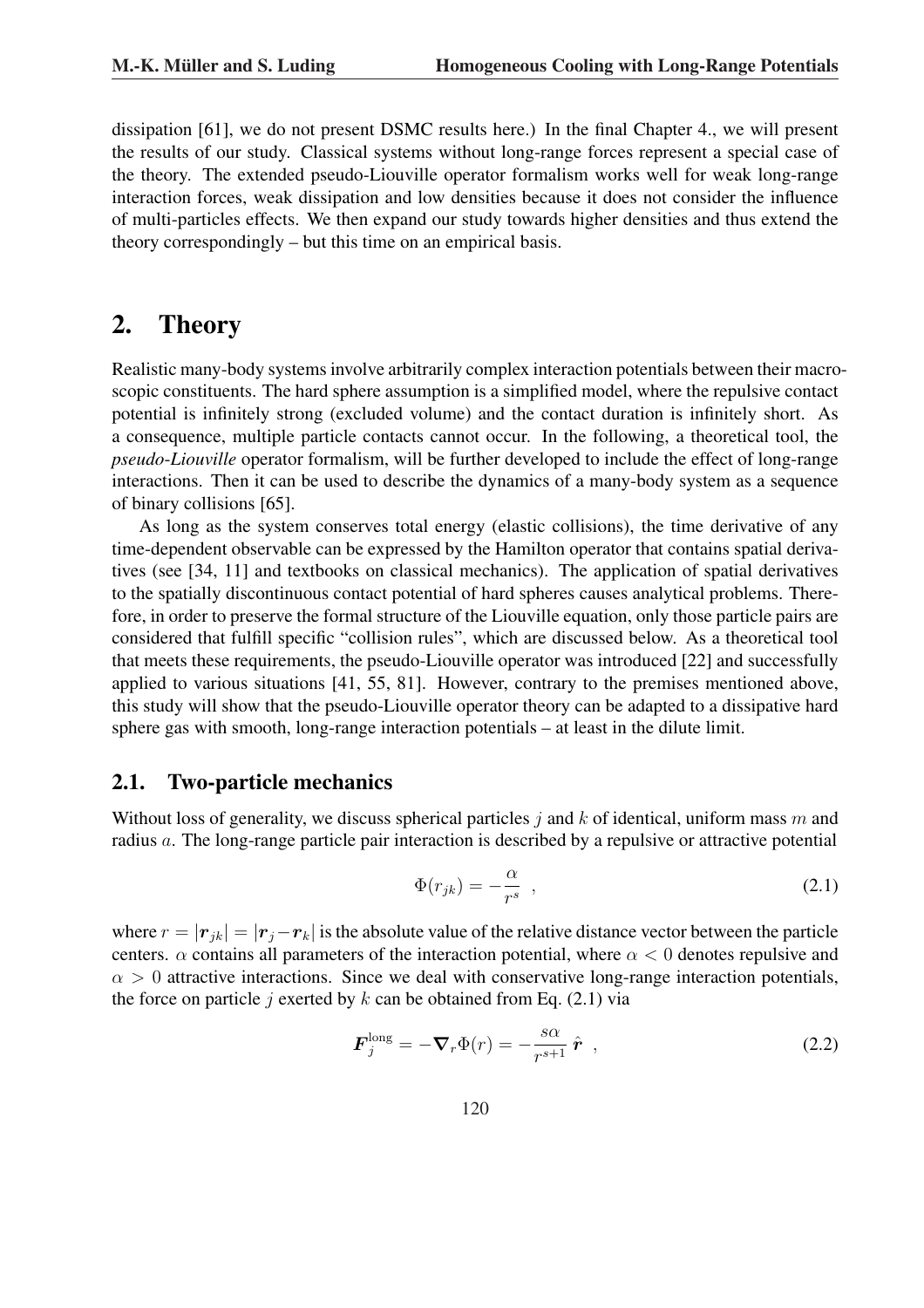

Figure 1: Schematic representation of collisions. A typical encounter of two arbitrary particles j and  $k$  in the center-of-mass system, where the coordinate system is located in the center of mass, before contact (a) and at contact (b), where the length of the dotted line indicates the actual impact parameter, b. In the force-free case (c) the maximum impact parameter  $b_{\text{max}}$  equals the sum of the radii as indicated by the dashed line; in the repulsive case (d) it is reduced, whereas in the attractive case (e) it is extended, see Eq. (2.7), as compared to case (c).

where  $\hat{\mathbf{r}} = (\mathbf{r}_j - \mathbf{r}_k)/|\mathbf{r}_j - \mathbf{r}_k|$  points from k to j and the hat denotes the unit vector. Note that  $\bm{F}_k^\mathrm{long} = -\bm{F}_j^\mathrm{long}$  $j_j^{\text{long}}$  because of the *action=reaction* principle. The power of the potential is  $s \geq 1$ , where  $s = 1$  corresponds to the longest possible range of a potential. This "worst case" will be considered in the results section 4.. In order to describe the two-particle encounter, we consider the coordinate system in the center of mass of the binary system, see Fig. 1, with the particle positions  $r_j = -r_k$  and velocities  $v_j = -v_k$  in the x-y-plane. Introducing abbreviations for the relative velocity vector,  $v = v_j - v_k = 2v_j = -2v_k$ , the relative distance vector,  $r = r_j - r_k = 2r_j =$  $-2r_k$  and  $\varphi = \arcsin(\hat{\bm{v}} \cdot \hat{\bm{r}})$ , we can obtain the impact parameter, b, from  $\bm{v} \times \bm{r} = v r \sin(\varphi) \hat{\bm{s}} = v b \hat{\bm{s}}$ with  $\hat{s}$  pointing out of the plane of view. The total energy of the binary system is

$$
E = \frac{1}{2}m(v_j^2 + v_k^2) + \Phi(r) = \frac{1}{4}m\mathbf{v}^2 + \Phi(r) = \frac{1}{4}m(v_n^2 + v_t^2) + \Phi(r) ,
$$
 (2.3)

where  $v_n = \mathbf{v} \cdot \hat{\mathbf{r}}$  and  $v_t = \mathbf{v} \cdot \hat{\mathbf{t}}$  are the components of the relative velocity, v, normal and tangential (parallel) to the collision plane, see Fig. 1, i.e.,  $v = v_n \hat{r} + v_t \hat{t}$ . Note, that we define the normal relative velocity of both particles as to be negative if they approach each other and to be positive if they separate from each other. The total angular momentum of the binary system [51] is

$$
\boldsymbol{L} = m(\boldsymbol{r}_j \times \boldsymbol{v}_j) + m(\boldsymbol{r}_k \times \boldsymbol{v}_k) = \frac{1}{2}m(\boldsymbol{r} \times \boldsymbol{v}) = \frac{1}{2}m b v \hat{\boldsymbol{s}} = \frac{1}{2}m b \sqrt{v_n^2 + v_t^2} \hat{\boldsymbol{s}}.
$$
 (2.4)

We consider three cases:

(i) For two approaching particles, which are "infinitely" far apart from each other (subscript " $\infty$ "), Eq. (2.3) simplifies to  $E_{\infty} = (1/4)m(\mathbf{v}_{\infty} \cdot \hat{\mathbf{r}})^2$ , since  $\mathbf{v}_{\infty} \cdot \hat{\mathbf{t}} \approx 0$  and  $\Phi(r_{\infty}) \approx 0$ . Eq. (2.4) then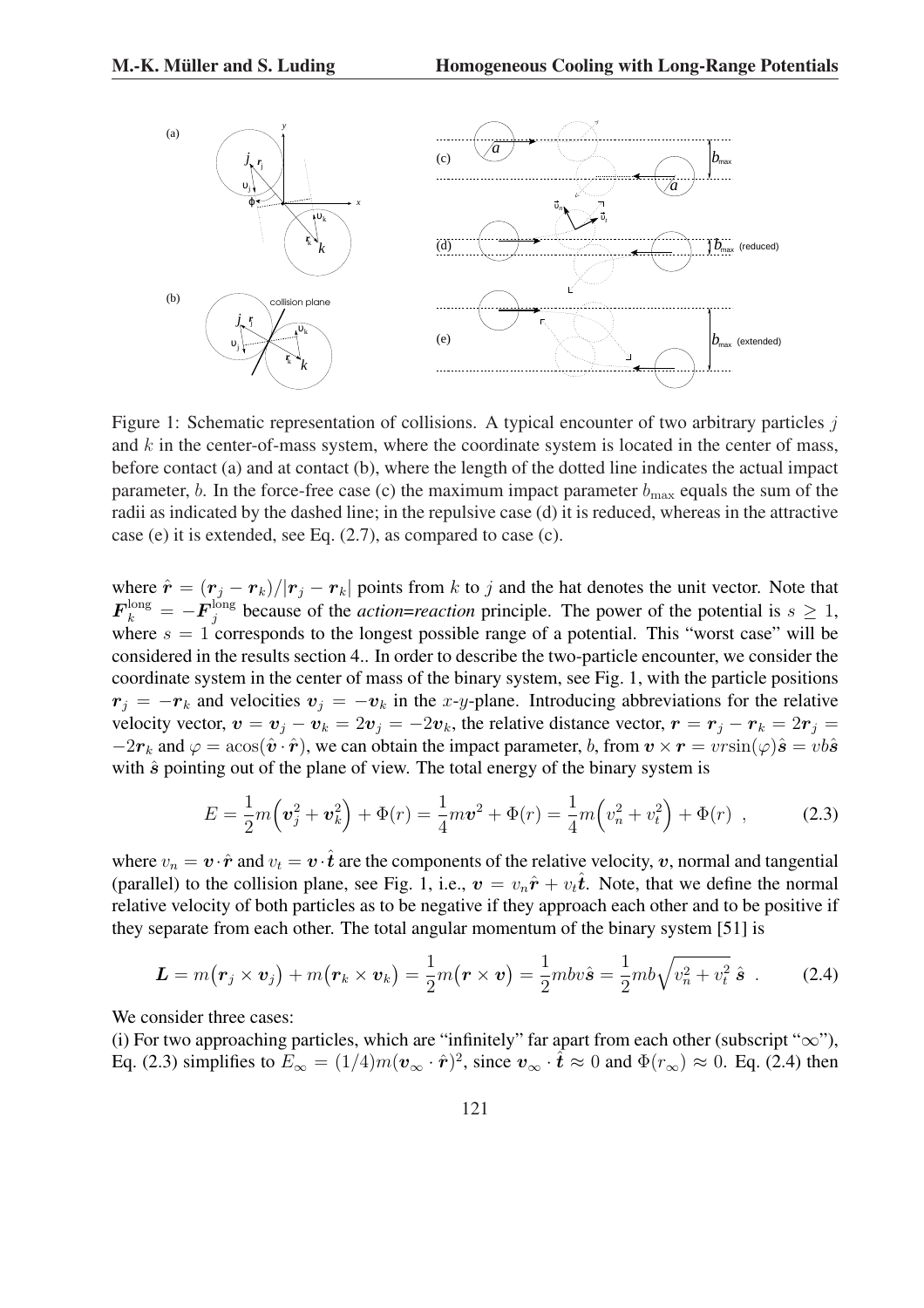leads to the angular momentum at infinity  $\mathbf{L}_{\infty} = (1/2)mb_{\infty}(\mathbf{v}_{\infty} \cdot \hat{\mathbf{r}})\hat{\mathbf{s}}$ .

(ii) When both particles are at closest distance without contact during their fly-by (subscript "0"), Eq. (2.3) becomes  $E_0 = (1/4)m(\mathbf{v}_0 \cdot \hat{\mathbf{t}})^2 + \Phi(r_0)$ , where  $\mathbf{v}_0 \cdot \hat{\mathbf{r}} = 0$  and  $b_0 = r_0$ , so that Eq. (2.4) yields  $\mathbf{L}_0 = (1/2)mr_0(\mathbf{v}_0 \cdot \hat{\mathbf{t}})\hat{\mathbf{s}}$ .

(iii) The contact situation is denoted by the subscript "c" and leads to  $E_c = (1/4)m[(\mathbf{v}_c \cdot \hat{\mathbf{r}})^2 +$  $(\mathbf{v}_c \cdot \hat{\boldsymbol{t}})^2 + \Phi(r_c)$  and  $\mathbf{L}_c = (1/2)mb_c[(\mathbf{v}_c \cdot \hat{\boldsymbol{r}})^2 + (\mathbf{v}_c \cdot \hat{\boldsymbol{t}})^2]^{1/2}\hat{\boldsymbol{s}}$ . For the conservation of total energy follows

$$
\frac{1}{4}m(\boldsymbol{v}_{\infty}\cdot\hat{\boldsymbol{r}})^2 = \frac{1}{4}m(\boldsymbol{v}_0\cdot\hat{\boldsymbol{t}})^2 + \Phi(r_0) = \frac{1}{4}m\bigg[\big(\boldsymbol{v}_c\cdot\hat{\boldsymbol{r}}\big)^2 + \big(\boldsymbol{v}_c\cdot\hat{\boldsymbol{t}}\big)^2\bigg] + \Phi(r_c) \qquad (2.5)
$$

and for the conservation of total angular momentum follows

$$
\frac{1}{2}mb_{\infty}(\boldsymbol{v}_{\infty}\cdot\hat{\boldsymbol{r}})\hat{\boldsymbol{s}} = \frac{1}{2}mr_0(\boldsymbol{v}_0\cdot\hat{\boldsymbol{t}})\hat{\boldsymbol{s}} = \frac{1}{2}mb_c\sqrt{(\boldsymbol{v}_c\cdot\hat{\boldsymbol{r}})^2 + (\boldsymbol{v}_c\cdot\hat{\boldsymbol{t}})^2}\hat{\boldsymbol{s}}.
$$
 (2.6)

From Eq. (2.6), one can obtain for the tangential relative velocity at the closest distance,  $v_0 \cdot \hat{t} =$  $b_{\infty}(\mathbf{v}_{\infty} \cdot \hat{\mathbf{r}})/r_0$ . Plugging this into Eq. (2.5), allows to solve for the initial impact parameter

$$
b_{\infty}(r_0) = r_0 \left( 1 - \frac{4\Phi(r_0)}{m(\mathbf{v}_{\infty} \cdot \hat{\mathbf{r}})^2} \right)^{1/2} .
$$
 (2.7)

If we define the closest distance as the contact distance,  $r_0 = r_c = 2a$ ,  $b_{\text{max}} := b_{\infty}(2a)$  is the maximum impact parameter: The actual initial impact parameter has to be smaller than  $b_{\text{max}}$  in order to have a collision. In absence of long-range forces, i.e.,  $\alpha = 0$ , the maximum impact parameter equals 2a, see case (c) in Fig. 1. For the repulsive case,  $\alpha < 0$ ,  $\Phi > 0$ , the maximum collision parameter is reduced (d), whereas for the attractive case,  $\alpha > 0$ ,  $\Phi < 0$ , it is enlarged (e), relative to the case  $\alpha = 0$ .

Long-range forces are permanently acting on the particles via Eq. (2.2) and can decrease ( $\alpha$  < 0) or increase ( $\alpha > 0$ ) the probability of dissipative collisions. Now, let us assume a head-on collision of the particles, i.e.,  $b_{\infty}(2a) = 0$ , which makes the total angular momentum, Eq. (2.6), vanish. We now compute from Eq. (2.5) velocities that correspond to the lowest total energy that allows for a collision and a complete separation of the particles as well. In the repulsive case, this corresponds to zero contact velocity and in the attractive case this corresponds to zero velocity at infinity, so that the potential at contact determines the critical velocity:

$$
\Phi(2a) = \pm \frac{1}{4} m \big(\boldsymbol{v}_{\rm cr} \cdot \hat{\boldsymbol{r}}\big)^2 = \begin{cases} +\frac{1}{4} m \big(\boldsymbol{v}_{n,b} \cdot \hat{\boldsymbol{r}}\big)^2 > 0 & \text{for repulsion} \\ -\frac{1}{4} m \big(\boldsymbol{v}_{n,e} \cdot \hat{\boldsymbol{r}}\big)^2 < 0 & \text{for attraction} \, . \end{cases}
$$
\n(2.8)

In case of repulsion,  $\Phi(2a) > 0$ , the contact potential energy is positive and two approaching particles far from each other have to overcome the critical velocity in order to collide. In case of attraction,  $\Phi(2a) < 0$ , the contact potential and the kinetic energy are negative and two separating particles at contact must overcome the critical velocity in order to escape from each other to infinity. For lower total energy, no collision takes place (due to repulsion), or the particles do not separate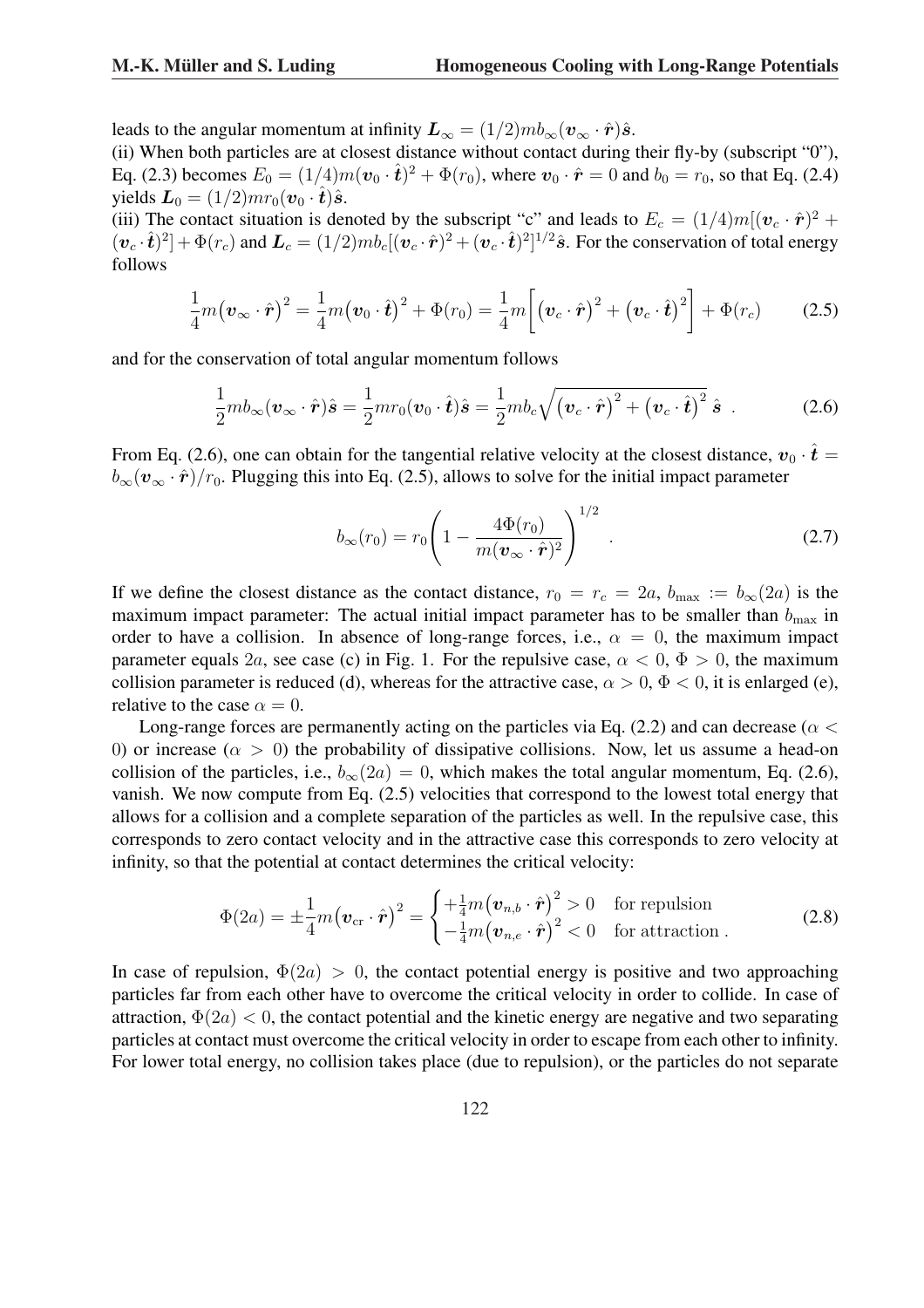and remain in their neighborhood (due to attraction). In the repulsive case, we define  $v_{cr} := v_{n,b}$ and the corresponding contact potential, Φ(2a), we refer to as the *repulsive energy (b)arrier*. In the attractive case, we define  $v_{\rm cr} := v_{n,e}$  and the contact potential is referred to as the *attractive (e)scape potential*.

The second ingredient of our model are the contacts as discussed in the following subsection.

### 2.2. Collision mechanics

In the following, we focus on a collision between the particles  $j$  and  $k$ . Keeping this in mind, we will drop the index "c" for convenience. If hard sphere particles collide, see Fig. 1 (b) with  $r = 2a$ and  $b_{\infty} \neq 0$ , they will change their translational relative momentum. Their relative velocity just before the collision (unprimed) will be instantaneously replaced by the one just after (primed):

$$
v \rightarrow v' = v + \frac{2\Delta p}{m} \tag{2.9}
$$

where the change of relative momentum in normal direction,  $(\Delta \mathbf{p} \cdot \hat{\mathbf{r}})\hat{\mathbf{r}} = \pm (1/2)m(1+e)v_n\hat{\mathbf{r}}$ , is accompanied by a loss of kinetic energy. The coefficient of normal restitution, e, defined via  $v'_n \cdot \hat{r}' = -ev_n \cdot \hat{r}$  – where for rigid spheres the normal direction does not change during contact  $\hat{\mathbf{r}}' = \hat{\mathbf{r}}$  – quantifies which fraction of the normal relative speed remains, i.e.,  $0 < e < 1$ . This leads to a change of kinetic energy

$$
\Delta E_{\rm kin} = -\frac{1}{4}m(1 - e^2)v_n^2
$$
\n(2.10)

that depends on the normal impact velocity just before the collision.

In our soft particle simulations, a physical contact leads to a strong repulsion force between both particles, which increases linearly with the overlap. The overlap is quantified by  $(2a - r)$ and is positive if the particles are in contact. The repulsive short-range force on particle  $j$  is complemented by a dissipation term, according to the spring dashpot model, so that

$$
\boldsymbol{F}_j^{\text{short}} = \left[ k(2a - r) + \gamma_n v_n \right] \hat{\boldsymbol{r}} \tag{2.11}
$$

where k defines the stiffness of the contact and  $\gamma_n$  is a viscous damping coefficient that is of empirical origin and has to be chosen in our simulations such that the desired coefficient of normal restitution e with dissipation  $(1 - e^2)$  is obtained. The overlap is an oscillating function of time [49, 51] with the damped frequency  $\omega = \sqrt{(2k/m) - (\gamma_n/m)^2}$  and the theoretical contact duration  $t_c = \pi/\omega$ . Note again, that  $v_n < 0$  for approaching particles (and the overlap increases) and  $v_n > 0$ for separating particles during contact (and the overlap decreases). Since  $v_n$  is the time derivative of the overlap, we can express the coefficient of restitution in terms of the simulation parameters k and  $\gamma_n$  by using the relation  $v'_n \cdot \hat{r}' = -ev_n \cdot \hat{r}$  – where the normal direction can change during contact – leading to  $e = \exp(-t_c \gamma_n/m)$ .

After having discussed the underlying models for the two-particle interaction, we will now turn to the statistical description of the cooling behavior of many particles.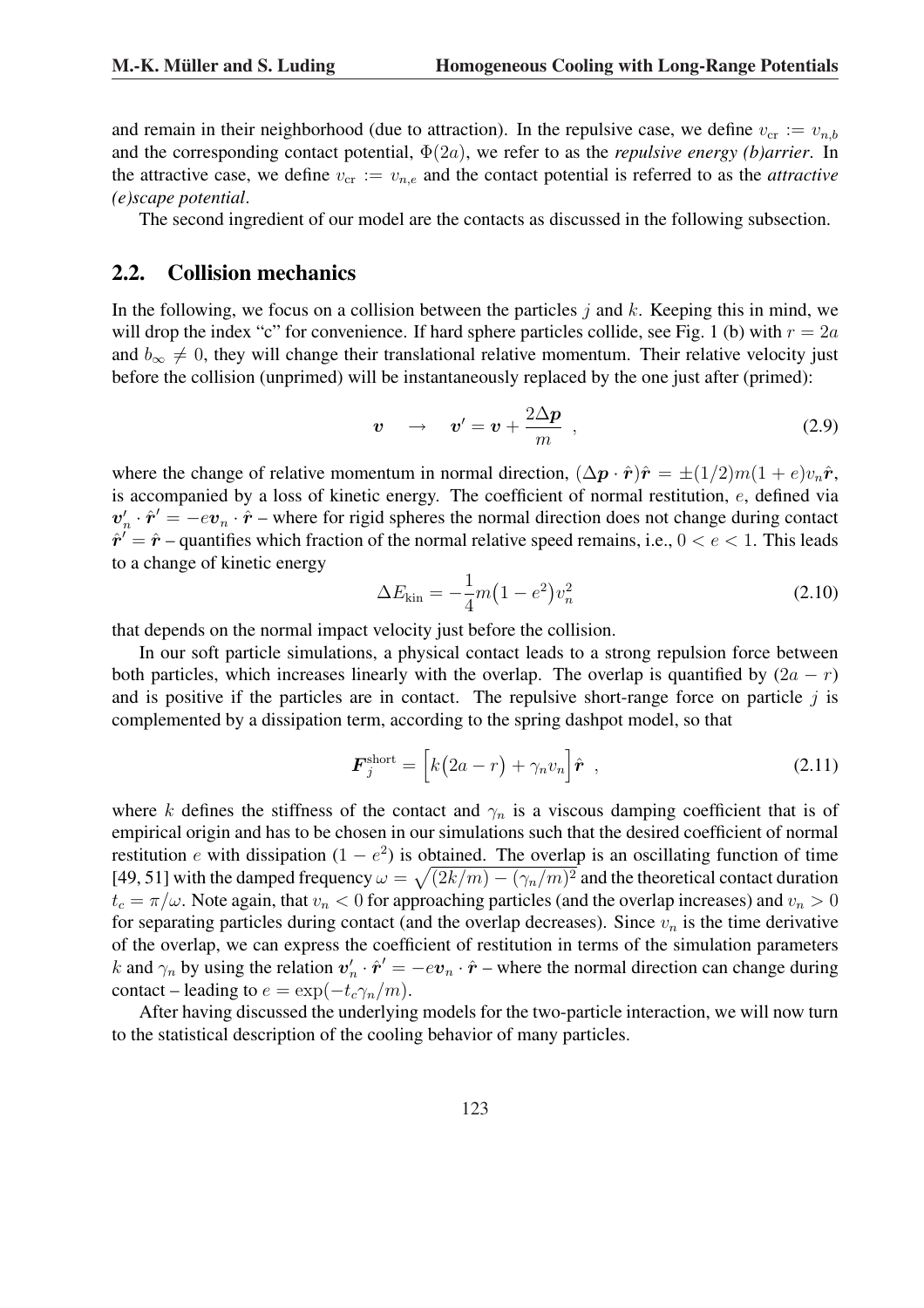### 2.3. Many-particle mechanics at low densities

The pseudo-Liouville operator is a convenient tool to describe inelastic hard core collisions in many-body systems [22, 41, 55, 81]. Since we are interested in the cooling behavior of manyparticle systems with a long-range interaction potential on top of the usual hard core, we "correct" the existing results, but first introduce the classical theory. In the following calculations we will consider the total kinetic energy,  $E_{\text{kin}}(t)$ . The pseudo-Liouville operator,  $\mathcal{L}^+$ , is composed of a free streaming and an interaction part that only selects pairs of colliding particles  $\dot{\gamma}$  and  $k$ . Applying  $\mathcal{L}^+$  to the kinetic energy, yields the change of kinetic energy per unit time:

$$
i\mathcal{L}^+ E_{\text{kin}}(t) := \sum_{j=1}^N \boldsymbol{v}_j \frac{\partial}{\partial \boldsymbol{r}_j} E_{\text{kin}}(t) + \sum_{j=1}^{N-1} \sum_{k=j+1}^N |\boldsymbol{v}_{jk} \cdot \hat{\boldsymbol{r}}_{jk}| \Theta(-\boldsymbol{v}_{jk} \cdot \hat{\boldsymbol{r}}_{jk}) \delta(|\boldsymbol{r}_{jk}| - 2a) \left(b_{jk}^+ - 1\right) E_{\text{kin}}(t) ,
$$
\n(2.12)

where i is the imaginary unit and N the particle number.  $\Theta(\cdot)$  is the Heaviside step function, which is zero if its argument is negative and unity otherwise.  $\delta(\cdot)$  denotes Kronecker's delta symbol, which is zero except for zero argument, and  $b_{jk}^+$  is the binary collision operator that instantaneously replaces the velocities of both particles just before the collision by the corresponding values just after, see Eq. (2.9) in subsection 2.2..

In the absence of volume forces and long-range interactions, the free streaming part (first term) will not change the kinetic energy. Thus, in the following, we first consider only the interaction part (second term), which fulfills the "collision rules" mentioned above:  $|v_{jk} \cdot \hat{r}_{jk}|$  is the normal component of the relative velocity of the particle pair in question and means that faster particles can collide more often per unit time.  $\Theta(-v_{jk} \cdot \hat{r}_{jk})$  selects only those particle pairs whose relative normal velocities are directed such that they approach each other, i.e., when  $v_{jk} \cdot \hat{r}_{jk} < 0$ . The angle  $\theta$  between both vectors must be in the range  $\pi/2 < \theta < 3\pi/2$  for a collision to be possible.  $\delta(|r_{jk}|-2a)$  makes sure that only pairs of hard spheres are selected that are in physical contact with  $\partial(|\bm{r}_{jk}| - 2a)$  makes sure that only pairs of hard spheres are selected that are in physical contact with each other.  $(b_{jk}^+ - 1)$  denotes the amount of energy by which  $E_{kin}(t)$  is changed instantaneously when a binary collision is detected. According to the linear spring dashpot model [55], and due to the fact that only kinetic energy in the direction normal to the collision plane is dissipated, the energy loss computed by  $(b_{jk}^+ - 1)$  equals Eq. (2.10):

$$
(b_{jk}^{+} - 1)E_{\text{kin}}(t) = E'_{\text{kin}}(t) - E_{\text{kin}}(t) = -\frac{1}{4}m(1 - e^{2})(\boldsymbol{v}_{jk} \cdot \hat{\boldsymbol{r}}_{jk})^{2} , \qquad (2.13)
$$

Now, with Eq. (2.13), Eq. (2.12) reads

$$
i\mathcal{L}^+E_{\text{kin}}(\boldsymbol{r},\boldsymbol{v};t)=-\frac{1}{4}m\big(1-e^2\big)\sum_{j=1}^{N-1}\sum_{k=j+1}^N|\boldsymbol{v}_{jk}\cdot\hat{\boldsymbol{r}}_{jk}|\Theta(-\boldsymbol{v}_{jk}\cdot\hat{\boldsymbol{r}}_{jk})\delta(r_{jk}-2a)\big(\boldsymbol{v}_{jk}\cdot\hat{\boldsymbol{r}}_{jk}\big)^2\ ,\ (2.14)
$$

where the free streaming part is not considered. According to the detailed steps presented in Appendix A, with Eq. (2.14) we obtain the dissipation rate of a dissipative multi-particle system in the next chapter.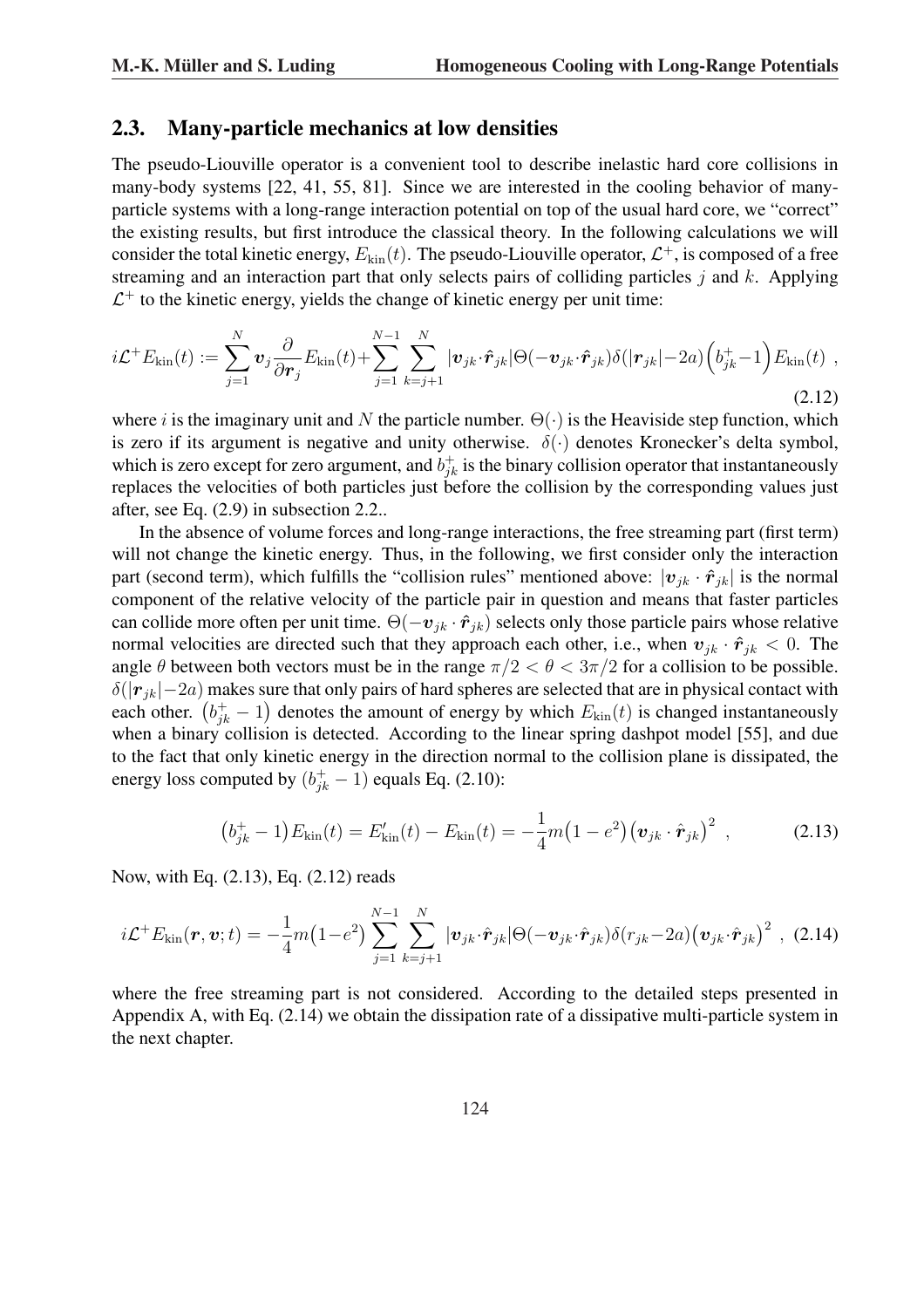#### 2.3.1. Cooling Behavior without Long-range Interactions

The cooling behavior of a many-body system is determined by the change of kinetic energy per unit time, which is described by the ensemble average of the time derivative of the total kinetic energy. In Appendix A we define all variables and then compute the ensemble average of  $dE_{kin}(t)/dt$  by using the concept of the pseudo-Liouville operator theory. For the dissipation rate in absence of long-range forces,

$$
I^{0}(t) := \frac{d}{dt} \langle E_{\text{kin}} \rangle(t) = -8\pi^{1/2} a^{2} N n (1 - e^{2}) g^{0}(2a) m T_{g}(t)^{3/2}
$$

$$
= -\frac{N}{2} f^{0}(t) (1 - e^{2}) m T_{g}(t) , \qquad (2.15)
$$

with  $g^0(2a)$  given in Eq. (A5), we used Eq. (A6) and solved it for the velocity interval  $v_n \in ]-1$  $\infty$ , 0]. This result was derived phenomenologically [33, 76] or by means of the pseudo-Liouville operator in spherical coordinates [59], see Appendix A, as by the standard procedure in the literature [22, 11]. In Eq. (2.15), the negative sign indicates the loss of kinetic energy, and

$$
f^{0}(t) = 16\pi^{1/2}a^{2}ng^{0}(2a)T_{g}(t)^{1/2} = 12\nu g^{0}(2a)T_{g}(t)^{1/2}/\sqrt{\pi}a
$$
\n(2.16)

 $\overline{\phantom{0}}$ 

is the collision rate per particle and unit time, with  $T_g = 2E_{\text{kin}}/(3mN)$ .

#### 2.3.2. Cooling Behavior in Presence of Long-range Interactions

A generalization of the pseudo-Liouville operator theory to long-range interaction potentials consists in a modification of those terms in Eq.  $(A6)$  that contribute to the dissipation rate. That is, the pair distribution function  $g^0(2a)$ , the step-function  $\Theta(-\sqrt{2}v_n)$ , the Maxwellian  $\exp(-v_n^2/(2T_g(t))),$ pair distribution function  $g^0(za)$ , the step-function  $\Theta(-\sqrt{2}v_n)$ , the Maxwellian  $\exp(-v_n^2/(2I_g(t)))$ <br>the relative velocity  $\sqrt{2}v_n$  and the squared velocity  $v_n^2$  could change due to the presence of a longrange potential. However, we do not change  $g^0(2a)$ , the Maxwellian, and the relative velocity,  $\sqrt{2}v_n$ , as discussed in Appendix B. The only terms to be modified are the step-function, which selects the respective range of  $v_n$ , and the energy change due to a collision, i.e., the squared normal relative velocity  $v_n^2$ . From Eq. (A6), including the corrections of Appendix B, follows for the repulsive case

$$
I_{\rm rep}(t) = -4\pi a^2 Nnm \left(1 - e^2\right) g^0(2a) \left(\frac{1}{2\pi T_g(t)}\right)^{1/2} \int_{-\infty}^{v_{n,b}} dv_n \exp\left(-\frac{v_n^2}{2T_g(t)}\right) |\sqrt{2}v_n| \left(v_n^2 - v_{n,b}^2\right)
$$
  
=  $I^0(t) \exp\left(-\frac{v_{n,b}^2}{2T_g(t)}\right),$  (2.17)

where the integral limits take into account the energy barrier that has to be overcome when two particles approach. Particle pairs with small relative velocity will not collide, i.e.,  $v_n > v_{n,b}$ , with  $v_{n,b}$  < 0. Pairs with higher relative velocity will collide, but the energy loss at contact will be reduced due to the reduced velocity (energy) at contact.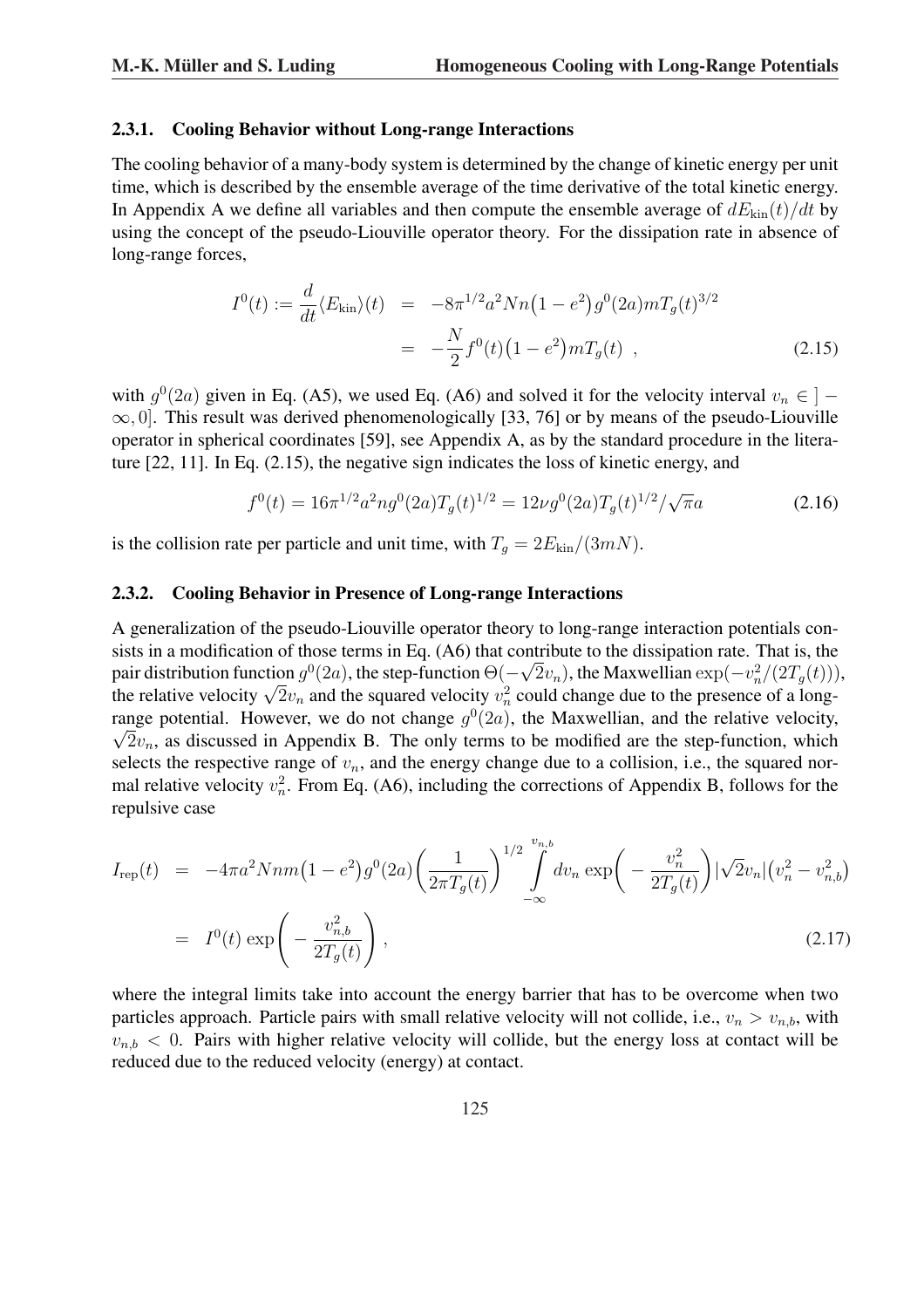From Eq. (A6), including the corrections of Appendix B, follows for the attractive case

$$
I_{\text{attr}}(t) = \frac{-4\pi a^2 Nnm \left(1 - e^2\right) g^0(2a)}{\left(2\pi T_g(t)\right)^{1/2}} \int_{-\infty}^{v_{n,e}} dv_n \exp\bigg(-\frac{v_n^2}{2T_g(t)}\bigg) |\sqrt{2}v_n| \left(v_n^2 + v_{n,e}^2\right) (2.18)
$$

analogously to Eq. (2.17), where the modified Heaviside step function is applied, resulting in the upper integral boundary  $v_n < v_{n,e}$ , with  $v_{n,e} > 0$ . Thus, in the case of attractive particles, the energy change due to a collision is larger as compared to the force-free case because the impact velocity of two approaching particles is increased by the attractive escape potential energy. However, this is plausible only for the negative part of the integral,  $v_n < 0$ , while the positive part,  $v_n > 0$ , has to be discussed further. Splitting the integral accordingly leads to:

$$
I_{\text{attr}}^{\pm}(t) = -4\pi a^2 Nnm \left(1 - e^2\right) g^0(2a) \left(\frac{1}{2\pi T_g(t)}\right)^{1/2} \times \left[ \int_0^{v_{n,e}} dv_n \exp\left(-\frac{v_n^2}{2T_g(t)}\right) |\sqrt{2}v_n| \left(\pm v_n^2 + v_{n,e}^2\right) \right] + \int_0^0 dv_n \exp\left(-\frac{v_n^2}{2T_g(t)}\right) |\sqrt{2}v_n| \left(v_n^2 + v_{n,e}^2\right) \right] \text{with}
$$

with

with  

$$
I_{\text{attr}}^{+} = I^{0}(t) \left[ 2 - \exp\left( -\frac{v_{n,e}^{2}}{2T_{g}(t)} \right) + \frac{v_{n,e}^{2}}{T_{g}(t)} \left( 1 - \exp\left( -\frac{v_{n,e}^{2}}{2T_{g}(t)} \right) \right) \right]
$$
(2.19)

$$
I_{\text{attr}}^{-} = I^{0}(t) \left[ 2 - \exp\left( -\frac{v_{n,e}^{2}}{2T_{g}(t)} \right) \right]
$$
 (2.20)

where the  $\pm$  in the first term distinguishes the cases (+) which simply extends the integral, and (−) which accounts for an energy *decrease* since the velocity of separating particles is reversed.

In the simpler second case, Eq. (2.20), see Ref. [63], the energy term is continuously decreasing with  $v_n$  increasing from  $-\infty$  up to  $v_{n,e}$ , so that the fastest separating particles are virtually not contributing to the dissipation rate. Nevertheless, in leading order, for small  $v_{n,e}^2/(2T_g(t))$ , the two results  $I_{\text{attr}}^{\pm}$  are identical, so that we proceed with the simpler Eq. (2.20).

Note that a different point of view is used when the negative or the positive velocities are integrated. In the case of approaching particles, the sample velocity is taken from the Maxwellian when the particles are (infinitely) distant. In contrast, separating particles, when far apart, would never collide, so that the velocity is considered for a pair of particles just after the collision, so that re-collisions are accounted for. Whether this (qualitatively) different point of view should be reflected by a modified  $|\sqrt{2v_n}|$  that reflects the re-collision velocity is a possible issue for future studies.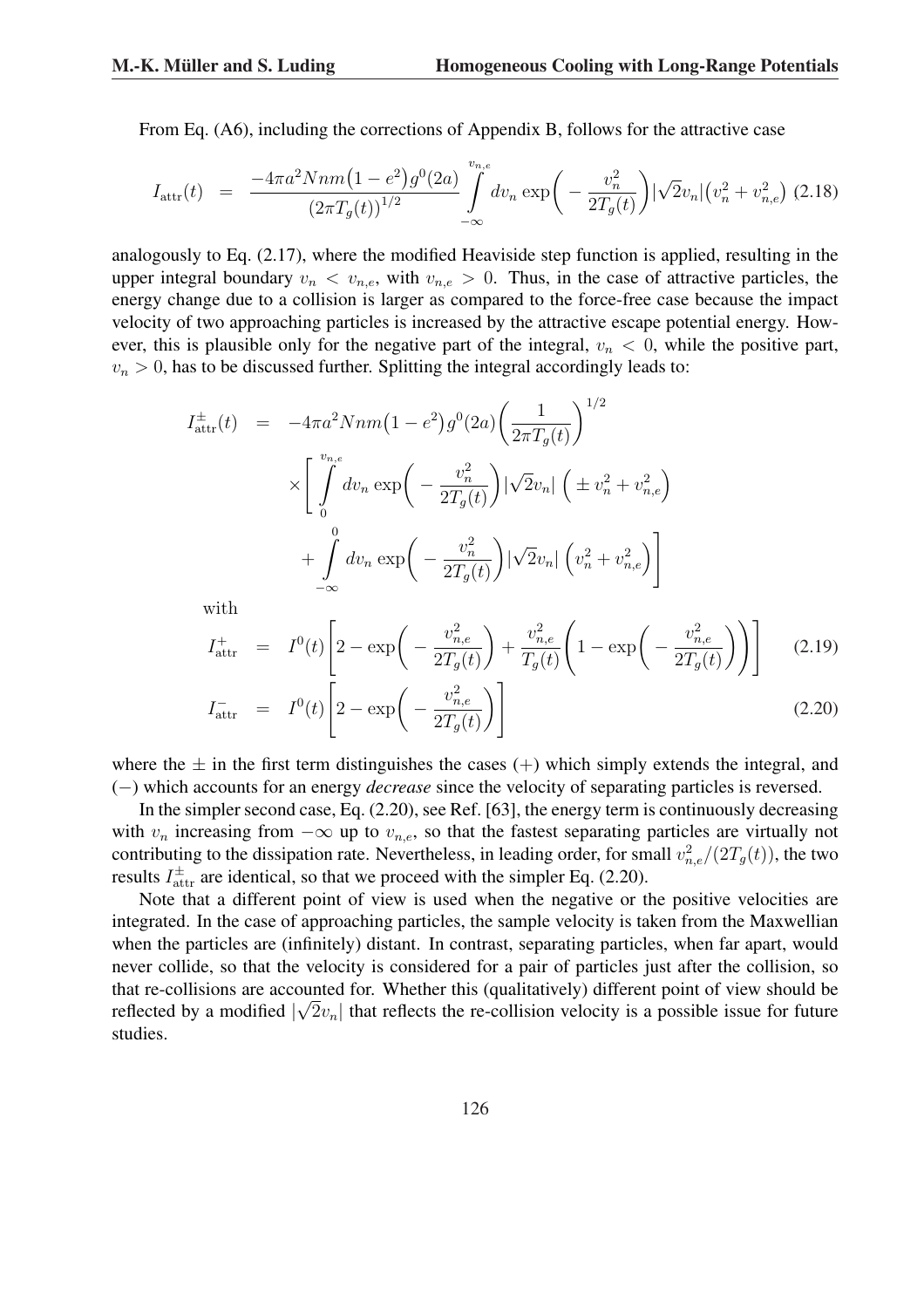# 3. Simulation

### 3.1. Discrete Element Method

To check the theoretical predictions in Eqs. (2.17) and (2.20), we will use Molecular Dynamics (MD), also called Discrete Element Method (DEM), where within each time step Newton's equations of motion are solved for all N particles by a simple Verlet integration method. For this, all currently acting forces on each particle have to be known. During a collision between particles  $j$ and k with radii  $a_j = a_k = a$  and masses  $m_j = m_k = m$ , a linear repulsive contact force,  $\mathbf{F}_j^{\text{short}}$  $_{j}^{\rm short},$ with a dissipative term  $(1 - e^2)$  acts as introduced in subsection 2.2.. At the same time, also the long-range forces,  $\boldsymbol{F}_i^{\text{long}}$  $j_j^{\text{long}}$ , are acting on particle j as introduced in subsection 2.1..

### 3.2. Model system

In order to guarantee a homogeneous particle system, the simulation volume  $V = L<sup>3</sup>$  is provided with periodic boundaries, where particles leaving the boundaries at one side, will immediately enter at the opposite side with unchanged velocity. Therefore, the long-range potential between two particles that feel each other across the periodic boundaries (where one particle is located close to one side and the other close to the opposite side) has to be changed. Two particles "feel" each other *across* the boundaries and not along their line of sight, dependent on which of the two distances is shorter. Furthermore, one could use a cut-off radius in order to guarantee isotropy, a spherical cutoff radius is introduced so that the total force on particle j is:  $\boldsymbol{F}_j = \boldsymbol{F}_j^{\rm short} + \boldsymbol{F}_j^{\rm long}$  $j^{\text{long}}(r \leq r_{cut})$  where  $r_{cut} = L/2$  is half the system length. Different system sizes and either using or not using a force cut-off correction term did not change the results in the situations for which we compared the two options. However, for higher densities and smaller systems (smaller  $r_{cut}$ ) the details of the cut-off are expected to be important. Note that classically a cut-off is only applied to the potential, so that the potential energy barrier is affected directly, whereas in the case of a force-cut-off, the potential energy barrier is modified by the integral of the cut-off force over the approaching path. In the case of small systems or strong potential, caution is required when using either of the options, since the total potential energy and, e.g., the pressure can be different for different force-laws.

### 3.3. Algorithmic Implementation

From the algorithmical side, we implemented a double loop over  $N$  particles, and compute the separation length vector,  $r_{jk}$ , for each pair of particles at every time step. Due to reasons of symmetry and isotropy, we consider only particle pairs whose distances are smaller than  $L/2$ , half of one edge of the simulation volume. Thus, if a particle is located in the center of the box, its cut-off sphere then will exactly fit into the simulation box. The computational time cost spent by the algorithm scales with  $\mathcal{O}(N^2)$ . This is very expensive but can be accepted since we mostly deal with a small number of particles (some  $10<sup>3</sup>$  particles). For much larger N, other, much more tedious algorithms must be used in order to reduce the computing time. There are many different approaches for low cost algorithms on the market such as codes that are based on grid or tree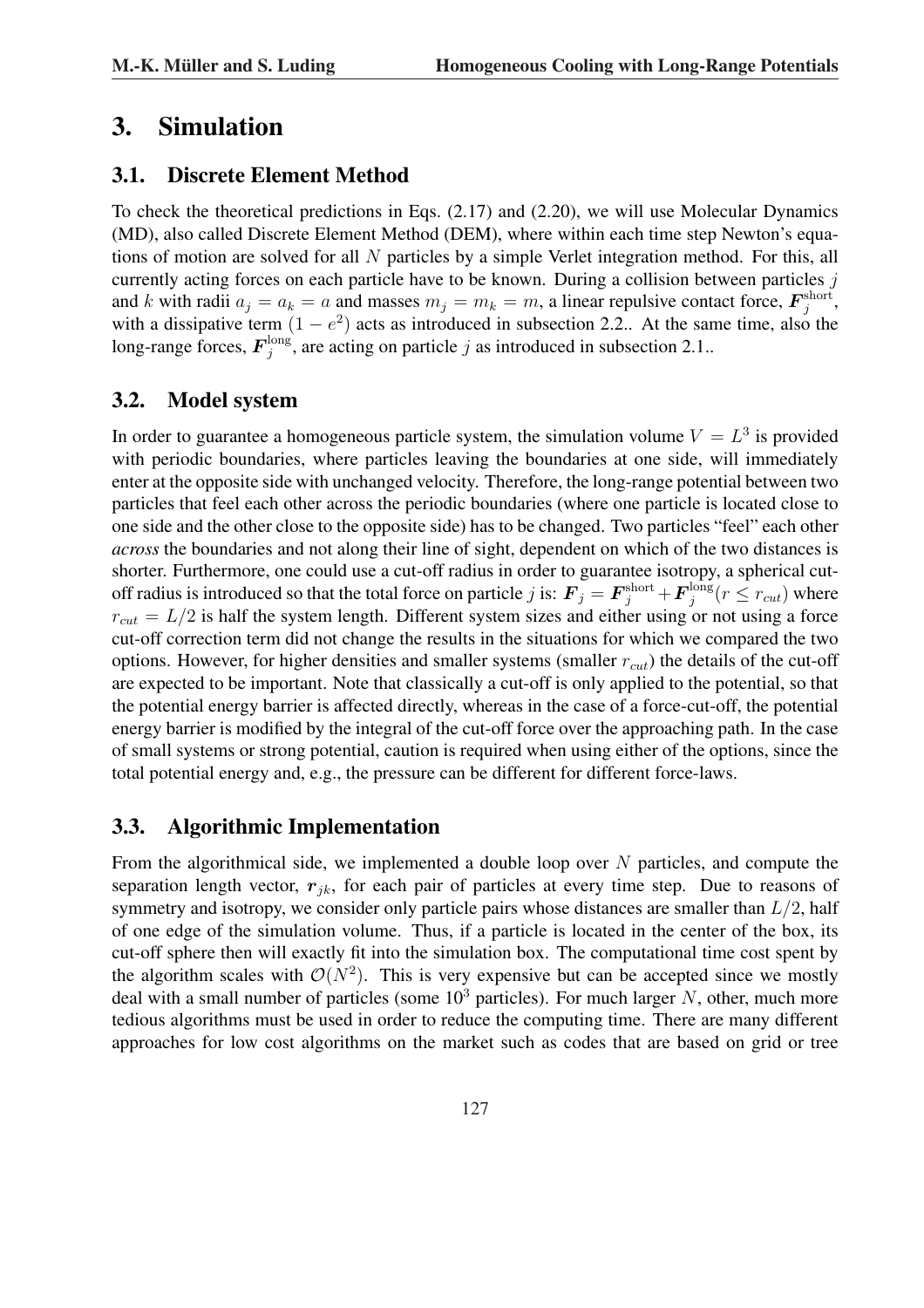structures [27, 20, 3, 32, 38, 44, 80, 7]. Another method e.g., not very different from the cited tree codes, but based on the linked cell neighborhood particle search algorithm [1, 67], is described in Refs. [64, 63], i.e., the Hierarchical Linked Cell code.

# 4. Results

This section contains the simulation results for systems without long-range forces as well as for systems with either repulsive or attractive forces in the case of  $s = 1$ .

#### 4.1. Classical Systems

Homogeneous many-body systems, where the particles only interact with contact forces as expressed by Eq. (2.11), are in the following referred to as classical systems. The systems considered are spatially homogeneous and the dissipation rate, for  $e < 1$ , is governed by the classical result of *Haff*, see Eq. (2.15). As long as the dissipative system retains homogeneity, we speak about the homogeneous cooling state (HCS). The HCS is usually a situation that can be met in the beginning of the time evolution of a system – if, of course, the particles were initially homogeneously distributed.

#### 4.1.1. Elastic systems

Elastic systems are a special limit case of granular gases because particle interactions are not accompanied by energy dissipation. The system is a thermodynamically closed system and the kinetic energy is conserved. The normal relative velocity just after the collision is the same as the one just before, i.e.,  $-v_n(t_c) = v_n(0)$ , because the coefficient of normal restitution is unity,  $e = 1$ . In all the equations of section 2.3. the term  $(1 - e^2)$  vanishes like the dissipation rate

$$
Ielastic(t) = \frac{d}{dt} \langle E_{\rm kin} \rangle(t) = \langle i \mathcal{L}^+ E_{\rm kin} \rangle(t) = 0 \quad , \tag{4.1}
$$

i.e., there is no change of the average total kinetic energy in time. If the gas has settled down for a sufficiently long time, we denote the equilibrium thermal energy as  $mT<sub>g</sub>(\infty)$ , where  $T<sub>g</sub>(\infty)$  is the average granular temperature in the steady state. Elastic systems are later used for the preparation of attractive systems – before dissipation is activated. Even though we did not observe a difference between systems prepared elastically with or without the long-range potential, for higher densities and stronger potentials, this might become an issue to be studied further.

#### 4.1.2. Inelastic systems

Inelastic systems persistently lose kinetic energy due to successive collisions. For each collision,  $v_n(t_c) < v_n(0)$ , since  $e < 1$ , so that according to Eq. (2.15), the dimensionless kinetic energy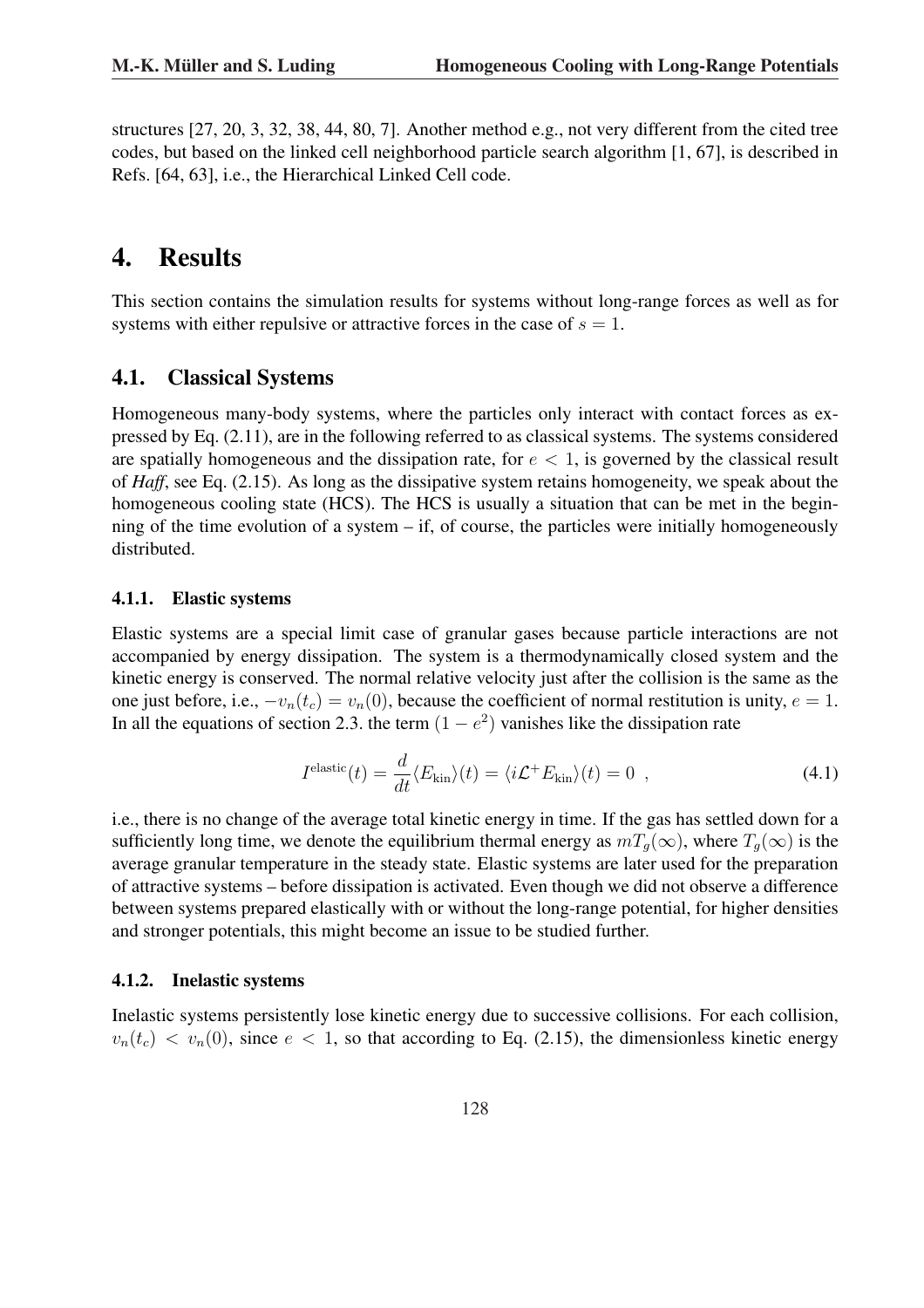

Figure 2: The cooling behavior of inelastic systems can be displayed in two ways: (Left) A double logarithmic representation of the dissipation rate of Eq. (2.15) relative to its initial value,  $I^0(t)/I^0(0)$ , plotted against the thermal energy, scaled by its initial value,  $mT_g(t)/mT_g(0)$ , for two dissipative simulations with  $N = 5832$ ,  $e = 0.85$  and 0.95. The solid line has the slope 3/2. (Right) Double logarithmic representation of the total kinetic energy from Eq. (4.2), relative to its initial value, i.e.,  $K(t)$ , plotted against the dimensionless time,  $\tau = tf^0(0)$ , for different dissipative simulations with  $N = 2197$  and various  $e = 0.75...0.99$ . The dashed line has the slope  $-2$  of the long-time asymptotic behavior. In both panels, symbols represent MD data, lines theory.

decays as

$$
K_{\text{Haff}}(t) = \frac{E_{\text{kin}}(t)}{E_{\text{kin}}(0)} = \frac{1}{\left(1 + \frac{1}{6}(1 - e^2)\tau\right)^2} \tag{4.2}
$$

where dimensionless time  $\tau = tf^0(0)$  is scaled by the collision frequency,  $f^0(0)$ , see Eq. (2.16), with temperature,  $T_q(0)$ , at initial time  $t = 0$ , with  $E_{kin}(0) = (3/2)NmT_q(0)$ .  $K_{Haff}(t)$  thus is the dimensionless kinetic energy of the system according to Haff's law, Eq. (4.2), while we refer to  $K(t)$  as the kinetic energy obtained from simulations. In both cases, the kinetic energy is scaled by the (same) initial kinetic energy  $E_{kin}(0)$ .

In Fig. 2 the cooling behavior of homogeneous many-body systems with dissipation, but without long-range forces, is displayed in two different ways. The left panel shows the scaled dissipation rate plotted against the scaled actual thermal energy evolving like  $T_g(t)^{3/2}$ , as predicted by Eq. (2.15). The right panel shows the scaled total kinetic energy,  $K(t)$ , plotted against the dimensionless simulation time,  $\tau$ . As long as the dissipation is weak,  $e \approx 1$ , the simulation data exactly follow the theoretical prediction from Eq. (4.2). For moderate and strong dissipation, deviations between simulations and theory occur, as evident for the system with  $e = 0.75$ . The deviations stem from inhomogeneities, i.e., the early stages of cluster formation, and from correlations due to strong dissipation – however these issues are beyond the scope of this paper. Qualitatively, dissipation keeps colliding particles together, i.e., they separate considerably slower than they approach each other. This eventually leads to particle assemblies with a locally increased density so that the system is not homogeneous anymore. Below, we will encounter much stronger inhomogeneities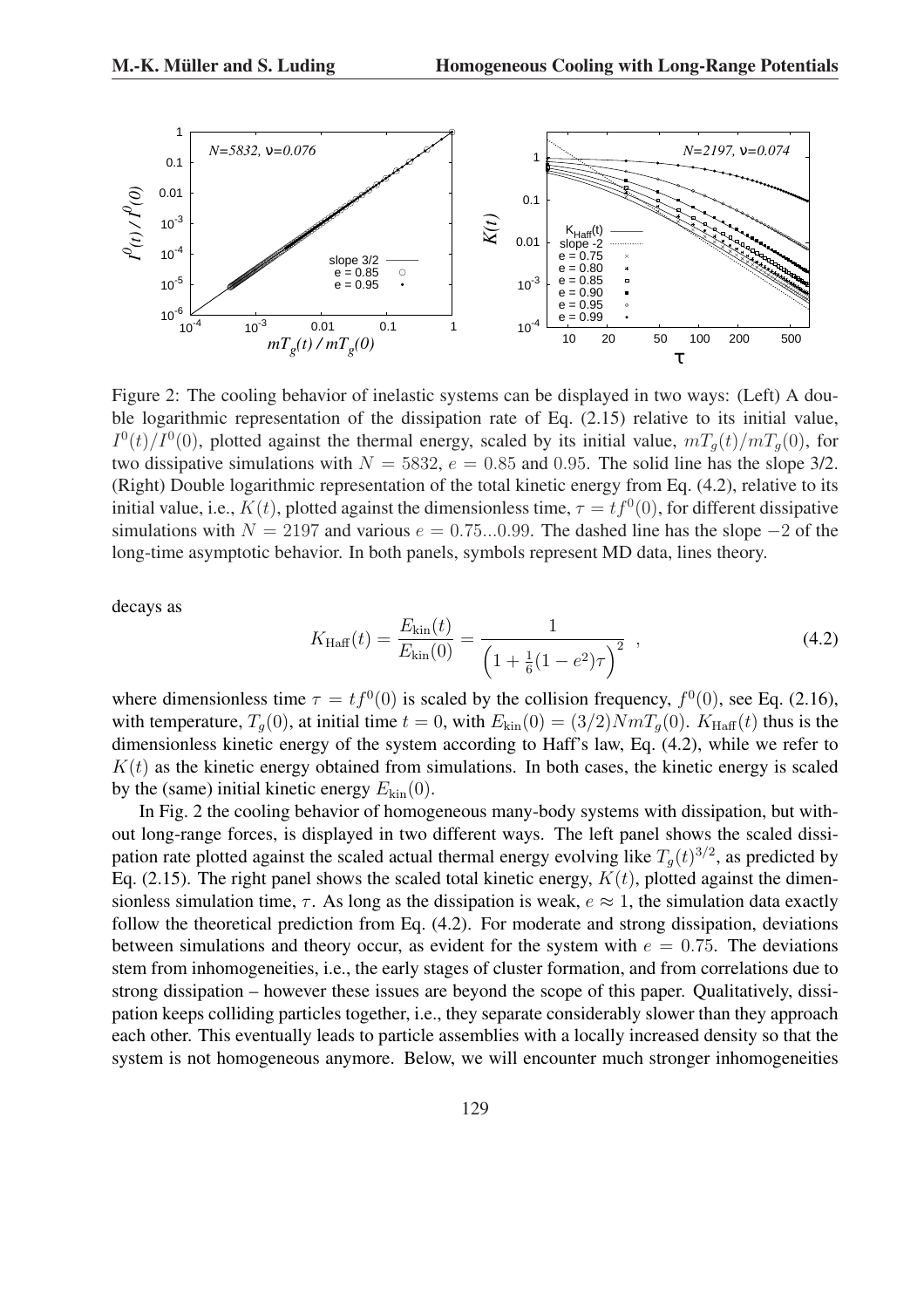

Figure 3: Pair distribution function,  $q(r)$ , plotted against the particle distance scaled by their diameter,  $r/2a$ , for differently strong coupling, Γ, in (Left) the repulsive case (Γ > 0), and (Right) the attractive case ( $\Gamma$  < 0). Note, that in the right panel, the data are shown only in the range  $g(r) \ge 1.0$  and  $r/2a \ge 0.9$ . The line at  $g^0(2a) = 1.219$  represents the prediction from the Carnahan Starling expression – see main text. The vertical dashed line at  $r/2a = 1$  indicates the excluded volume.

(agglomeration or cluster growth) when strong long-range attractive forces are active together with rather weak dissipation.

#### 4.2. Systems with long-range potentials

The collisions and thus the cooling rate of inelastic particle systems are influenced by the longrange interaction potential between the particles: repulsive particles tend to collide less often, whereas attractive particles tend to collide more often than those without a mutual long-range potential. The following subsections deal with the interplay between dissipation and both longrange repulsive and attractive potentials.

#### 4.2.1. Elastic systems with long-range potentials

The presence of a long-range potential does not affect the cooling behavior of elastic systems. There is no energy loss for non-dissipative systems, no matter whether these systems are repulsive or attractive. Therefore  $\langle i\mathcal{L}^+E_{\rm kin}\rangle(t) = 0$  and after a sufficiently long time of free evolution (some ten collisions/interactions per particle) the system equilibrates with energy  $mT_a = mT_a(\infty)$ . (Note however, that the relaxation behavior was not studied quantitatively here. Especially for strong long-range repulsion, the number of collisions will be strongly reduced so that relaxation and equilibration will take place via (long-range) interactions.)

At this point, it is reasonable to introduce the dimensionless long-range potential coupling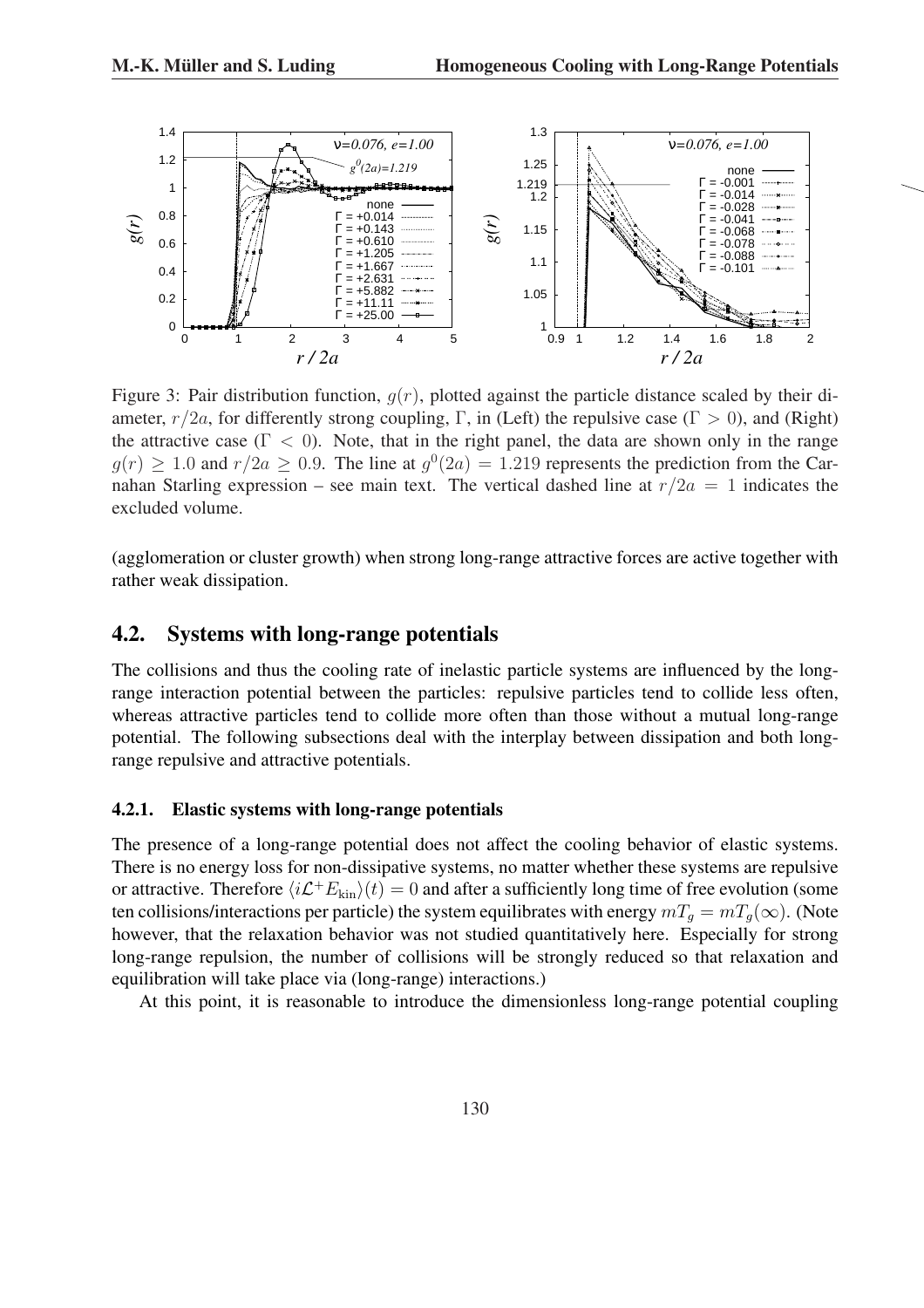strength

$$
\Gamma := \frac{v_{\rm cr}^2/2}{2T_g} = \frac{\Phi(2a)}{mT_g} \,,\tag{4.3}
$$

i.e., the ratio of the potential energy  $\Phi(2a)$  at contact of two particles, from Eq. (2.8), and the actual thermal fluctuation energy  $mT<sub>g</sub>$  per particle per degree of freedom. Small Γ means weak coupling, large values of  $\Gamma$  correspond to strong coupling between the long-range potential at contact and the fluctuation kinetic energy in the system. For repulsion and attraction, the coupling strength takes positive and negative values, respectively, where small values of |Γ| correspond to weak potentials with respective weak coupling.

In order to investigate how the particles in an elastic system with given  $\Gamma$  are spatially distributed, the pair distribution function,  $g(r)$ , will be measured. It gives the probability to find a neighboring particle k in a distance r from particle  $i$ , and represents an average over all particle pairs in the system.

For repelling particles,  $q(2a)$  takes smaller values than the analytically known expression for hard spheres:  $g^{0}(2a) = (1 - \nu/2)/(1 - \nu)^{3}$ , see Refs. [14, 34, 35, 74]. For a given density  $\nu = 0.076$ , the probability at contact,  $r/2a = 1$ , is  $g^0(2a) = 1.219$ . In the left panel of Fig. 3, for small Γ, the results are identical to the case of no long-range forces (thick solid line) – and the value of the pair distribution function at contact is maximal,  $q(2a) \approx 1.2$ . The value of  $q(2a)$  decreases with increasing Γ, and approaches zero for strongest coupling  $\Gamma \approx 25$ . The pair distribution function approaches unity for large distances  $r$ , i.e., the system does not show any long-range structures and is homogeneous. For the strongest coupling,  $\Gamma \approx 25$ , inhomogeneities and correlations reach as far as  $r/2a = 4$ . At  $r/2a \approx 2$ , a prominent peak develops, indicating the preferred distance between strongly repulsive neighboring particles, which have practically no chance to collide.

For attractive long-range potentials, see the right panel of Fig. 3, the probability to find two particles in contact increases relative to a system without long-range forces. Strong spatial correlations (corresponding to inhomogeneous systems) are observed for coupling stronger than  $\Gamma_{\text{max}} \approx 0.101$ , for  $r/2a \gg 2$  (data not shown), limiting the homogeneous regime to the range of accessible  $\Gamma < \Gamma_{\text{max}}$ . For attractive systems, dissipation and attraction work together to de-stabilize the homogeneity.

#### 4.2.2. Inelastic systems with long-range potentials

In freely cooling dissipative systems,  $\Gamma$  cannot be defined as a constant system parameter, since thermal equilibrium is not reached. Nevertheless, the time dependent coupling parameter,  $\Gamma(t)$  =  $\Phi(2a)/mT_q(t)$ , see Eq. (4.3), (absolute value) increases in time with decreasing granular temperature. The energy at contact,  $\Phi(2a)$ , becomes more and more important during free cooling. If  $\Phi(2a)$  once has become too strong and the repulsive forces dominate, very few collisions will occur and the granular gas becomes almost elastic. On the other hand, in dissipative attractive systems, a dominating energy  $\Phi(2a)$  leads to inhomogeneities, due to attraction itself and due to the consequently enhanced dissipation. Thus, even when starting with rather small  $|\Gamma|$ , in repulsive systems, dissipation by collisions is more and more reduced. In contrast, in attractive systems,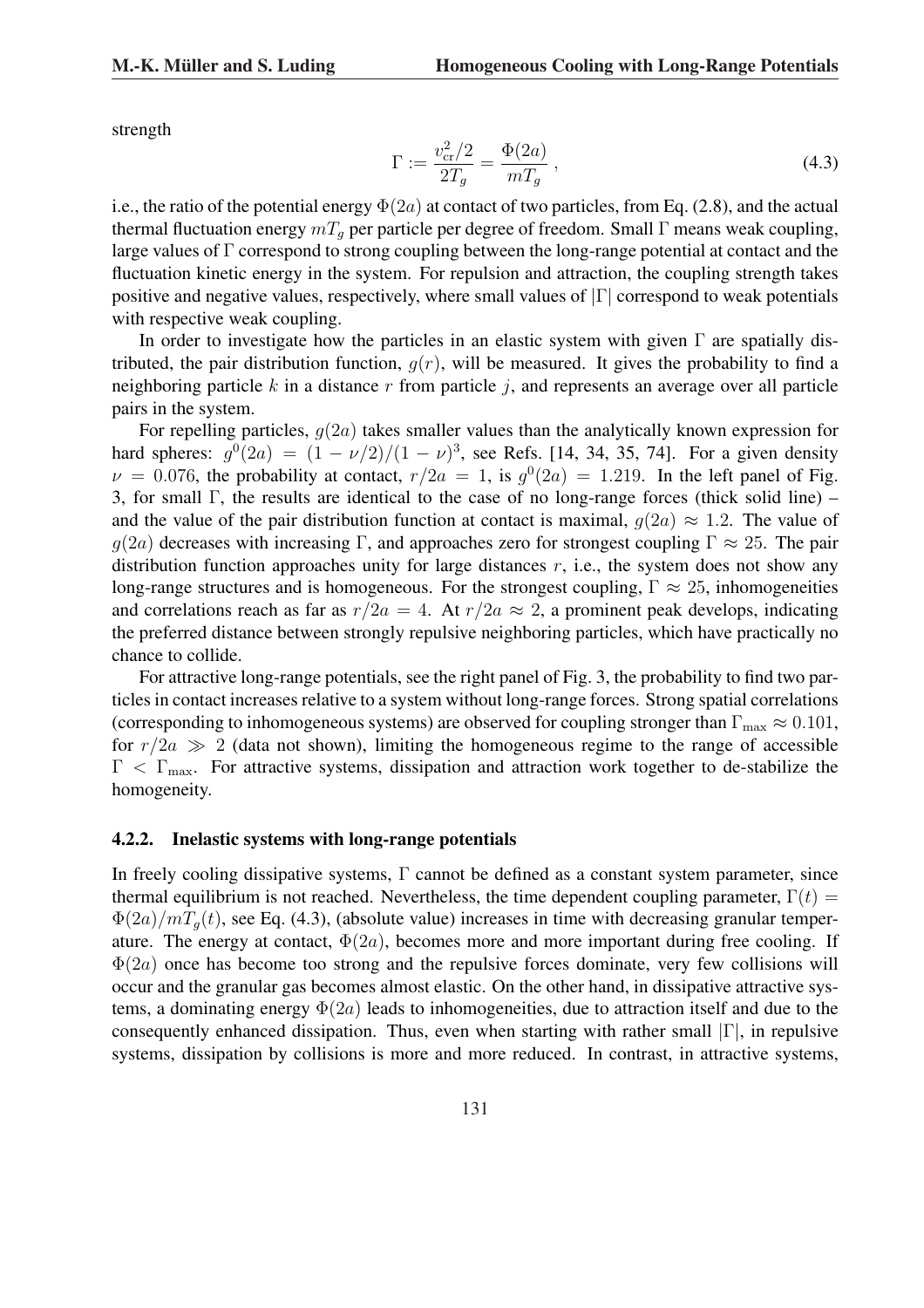

Figure 4: Energy decay in inelastic systems with  $e = 0.85$  and density  $\nu = 0.076$ , for differently strong initial coupling  $\Gamma(0)$ . The scaled kinetic energy,  $K(t)$ , is plotted as function of dimensionless time,  $\tau$ . In the repulsive case (Left), the solid line corresponds to Eq. (4.2), the dashed lines to solutions of Eq. (2.17) and the symbols are MD data. In the attractive case (Right), the dashed lines correspond to solutions of Eq. (2.20). The inset shows Eqs. (4.2) and (2.20) for a larger time window.

dissipation by collisions is more and more enhanced. In the following, we will use the *initial* coupling strength,  $\Gamma(0)$ , as the constant system parameter that defines the importance of the contact potential  $\Phi(2a)$  relative to the initial granular system temperature.

Increasing the potential energy at contact – in both cases, repulsive and attractive as well – leads to an earlier onset of the described effects, as can be seen in Fig. 4.

In the left panel the evolution of kinetic energy is shown in the repulsive case. The repulsive interaction hinders the particles from colliding and thus from dissipating kinetic energy. Larger  $\Phi(2a)$  (larger Γ) leads to weaker dissipation (symbols) and also the dissipation rate becomes smaller at later times (due to smaller kinetic energy). The deviation from *Haff*'s law (solid line) sets in earlier for stronger repulsion – which is true for both simulations and theory, however, there is a quantitative difference: Theory under-predicts the dissipation rate.

The right panel shows the same for attractive systems with two differently strong  $\Phi(2a)$ . Like for the repulsive systems, also the strongly attractive system (solid circles) deviates earlier from *Haff*'s law than the weakly attractive system (open circles). However, while the theory predicts faster cooling, this is not observed: In simulations of attractive particle systems – for all  $\Phi(2a)$ , e and  $\nu$  studied – we observe three regimes of evolution: (i) a homogeneous cooling regime, where *Haff*'s law is valid, (ii) an inhomogeneous regime, where the kinetic energy increases strongly before it drops down rapidly on a lower energetic level, and (iii) the agglomeration/clustering regime. Even for much smaller  $\Gamma(0)$ , due to the ever decreasing velocities of the particles, the system eventually becomes inhomogeneous and finally even forms a single freely rotating agglomerate wherein particles are in permanent contact.

For the above data sets, the theoretical predictions are valid for very short times only (data not shown). Deviations increase with both time and potential energy at contact. In order to identify the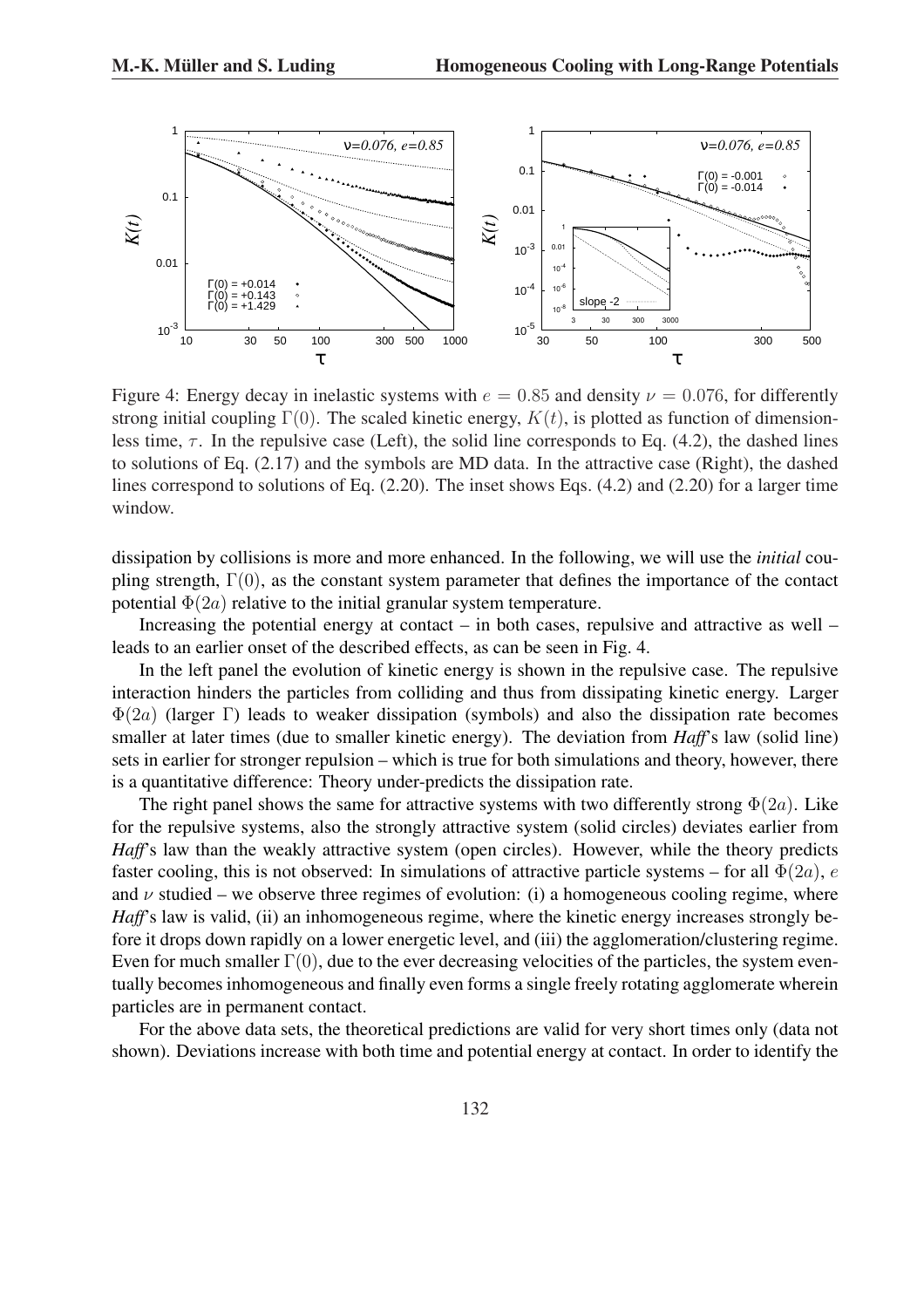

Figure 5: Quality factor  $q = K/K_{\text{Haff}}$ , with  $K_{\text{Haff}}$  from Eq. (4.2), plotted against dimensionless time. For  $N = 1000$  and  $\nu = 0.01$ , symbols correspond to simulations ( $q_{data}$ ) and lines to the theoretical prediction ( $q_{\text{theo}}$ ). Open circles correspond to moderate dissipation  $e = 0.85$  and solid circles to low dissipation  $e = 0.99$ . (Left) Repulsive simulations with  $\Gamma(0) = +0.014$  and (Right) attractive simulations with  $\Gamma(0) = -0.014$ . The inset shows the simulation data with  $e = 0.85$ , for the first 60 collisions per particle,  $\tau = 60$ .

reasons for this discrepancy, we turn towards (i) lower densities, (ii) weaker dissipation, and (iii) weaker potential energy at contact, in order to make sure that we are in the validity regime of the theory.

#### 4.2.3. Low density systems with weaker dissipation

Since the theory in subsection 2.3. only involves pairs of particles, Eqs. (2.17) and (2.20) cannot account for the influence of further neighboring particles on the particle pair of interest. Therefore, the theory should lead to correct predictions only for  $\nu \rightarrow 0$ , as already shown for the repulsive case by several authors [76, 63]. Considering the attractive case, it was shown in Ref. [63] that the effective escape energy barrier approaches the two-particle escape barrier defined by Eq. (2.8) for  $\nu \rightarrow 0$ . Furthermore, the analysis must be restricted to the homogeneous cooling state, i.e., the very short time period before agglomeration or clustering sets in.

The predictive power of the theory when applied to dilute dissipative systems is best shown when plotting the "quality factor" that shows how much the two-particle theory deviates from *Haff*'s prediction. For this, a system with very low density  $\nu = 0.010$  and with an initial coupling strength of  $\Gamma(0) = \pm 0.014$  is prepared. The sign "+" denotes the repulsive and "-" the attractive case. The ratio  $q$  of the total kinetic energy of the system and the prediction by Haff is either observed from simulations ( $q = q_{data}$ ) or by integrating Eqs. (2.17) or (2.20) over time ( $q = q_{theo}$ ). Fig. 5 shows very good agreement between  $q_{\text{theory}}$  (dashed lines) and  $q_{\text{data}}$  (solid circles) for  $e =$ 0.99. The agreement is equally good for both the repulsive (Left) and the attractive case (Right). In contrast, the agreement between  $q_{\text{theo}}$  (dashed-dotted lines) and  $q_{\text{data}}$  (open circles) for  $e = 0.85$ is worse. Especially in the attractive case,  $q_{data}$  deviates from  $q_{theo}$  and is much closer to unity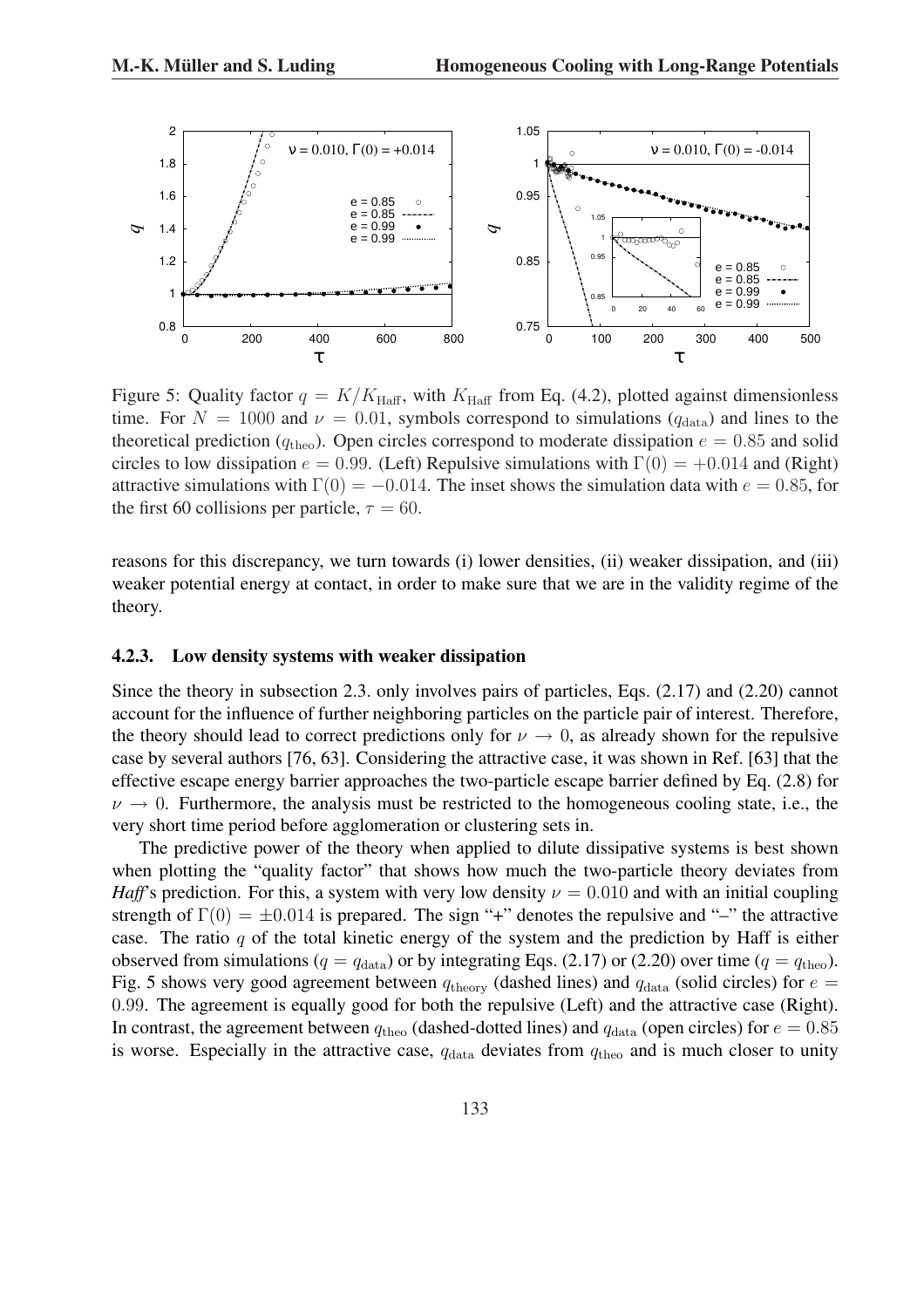than to  $q_{\text{theo}}$  as shown in the inset of the right panel. Thus, interestingly, for moderately strong dissipation in very low density systems,  $q_{data} \approx 1$ , i.e., the system behaves as if there would be no attractive potential: There is no clear sign of the expected increased dissipation due to attractive forces – however, at a certain time  $\tau$ , the system becomes inhomogeneous.

Having confirmed that the theoretical predictions agree with simulations for low density, weak dissipation and moderate and weak repulsive and attractive potentials, respectively, we next turn to the behavior of the system for larger densities.

#### 4.3. Towards higher density

In the last subsection we found that for weak dissipation and low densities the cooling behavior of both repulsive and attractive many-body systems is predicted very well by the two-particle theory. Now, we will study the system for higher densities and, based on these data, empirically extend the theory. The result will be an analytical expression that predicts the cooling rate in the presence of long-range forces also for higher density. This is required for solving the homogeneous cooling regime, where  $\Gamma$  is continuously varying with time or – in the future – for inhomogeneous systems, where both density and energy ratio are functions of position and time.

#### 4.3.1. Empirical expansion of the theory up to moderate densities

A series of elastic simulations in thermal equilibrium was performed with different densities, excluding the effect of dissipation [63]. This provides the link between the effective energy barrier of the many-particle system and the two-particle (theoretical) prediction  $I_{\text{eff}}(t) = H(\nu, \Gamma)I^0(t)$ , where the dimensionless correction factor  $H(\nu, \Gamma) \to 1$  for  $\nu \to 0$  and  $\Gamma \to 0$ , according to the theoretical predictions from Eqs. (2.17) and (2.20). Postulating that  $H(\nu \to 0, \Gamma)$  is given by the theoretical correction terms in Eqs. (2.17) and (2.20), lets us propose the fit-functions  $h_0$ ,  $h_2$ , and  $h_a$  that depend only on density  $\nu$ , but not on the energy ratio Γ. The shape and location of the fit functions is inspired by the numerical results, i.e., no physical meaning should be derived from those <sup>†</sup>. The validity of the assumption that the proposed fit-functions depend only on  $\nu$  also for larger Γ has to be still validated against advanced theory or improved numerical results with better statistics.

Inserting Eq. (2.8) in Eq. (2.17) using Eq. (4.3), and applying the fit-procedure to the available elastic data for different  $\nu$  and Γ, leads to the new prediction of the dissipation rate:

$$
I(t) = I0(t) \exp\left(-\Gamma(t)h_0(\nu)\right) \left(1 + a_2\Gamma^2(t)h_2(\nu)\right) , \quad \Gamma(t) > 0 . \tag{4.4}
$$

for the repulsive homogeneous cooling state at non-zero densities. Using Eq. (2.20) instead leads

<sup>&</sup>lt;sup>†</sup>More explicitly, the fit procedure is as follows: First fit  $h_0$  for small Γ, divide it out, and then fit the quadratic correction, with  $a_2$  independent of  $\nu$ , and  $h_2(\nu)$ , for larger  $\Gamma$  – where the linear correction  $h_1$  appears to be negligible. In the attractive case the fits indicate another shape of the correction function,  $h_a$ , only correcting the exponential since the available range of Γ is much smaller. The quality of the fits is in the range of approximately five per-cent [63].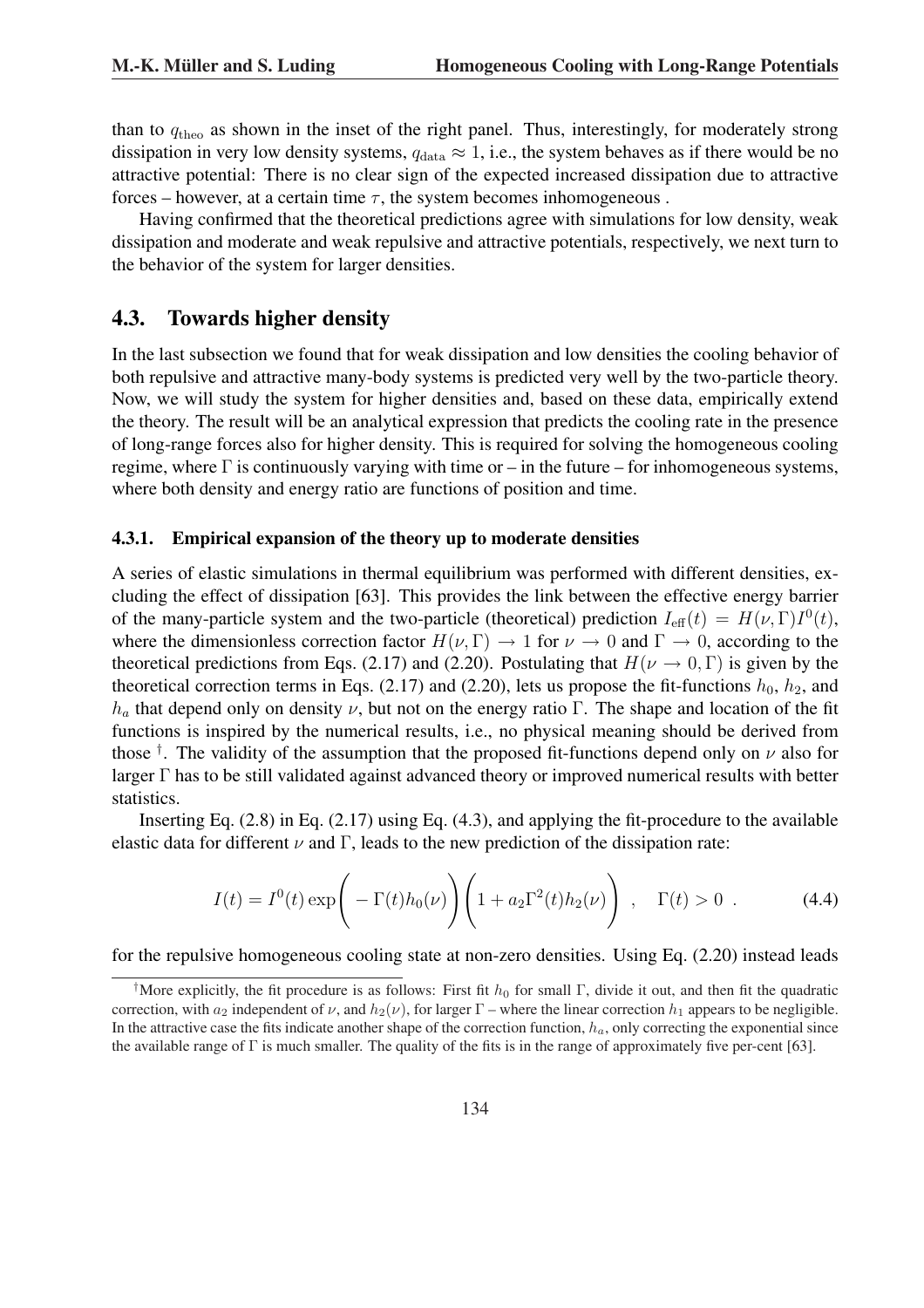to the new prediction for the dissipation rate:

$$
I(t) = I^{0}(t) \left[ 2 - \exp\left(\Gamma(t)h_{a}(\nu)\right) \right], \quad \Gamma(t) < 0.
$$
 (4.5)

for the attractive case [63], in the homogeneous cooling state for non-zero densities.

In the above equations,  $a_2$  is a constant and  $h_0(\nu)$ ,  $h_2(\nu)$  and  $h_a(\nu)$  depend on  $\nu$  alone and all tend to  $h(\nu) \rightarrow 1$  for  $\nu \rightarrow 0$ . These density functions were obtained in Ref. [63] by fitting the scaled collision rates,  $f(t)/f^{0}(t)$ , as:

$$
h_0(\nu) = \exp\left(-b_0\nu^{c_0}\right),\tag{4.6}
$$

$$
h_2(\nu) = \exp\left(-b_2\nu^{c_2}\right), \text{ and} \tag{4.7}
$$

$$
h_a(\nu) = 1 + a_1 \nu \tag{4.8}
$$

where  $b_0 = 5.468$ ,  $c_0 = 0.628$ ,  $a_2 = 0.065$ ,  $b_2 = 9.002$ ,  $c_2 = 0.790$ , and  $a_1 = -4.419$  are the fit parameters. Note that these corrections were obtained from elastic systems with the densities  $\nu = 0.010, 0.038, 0.076, 0.114,$  and 0.152, for  $0 < \Gamma < 12$  (repulsive) and  $-0.1 < \Gamma < 0$ (attractive). Establishing the predictions for higher densities  $\nu > 0.152$  is beyond the scope of this study - even though the present results allow for an extrapolation for larger densities, the quality of which has to be checked in the future.

Furthermore, note that the major result of this paper, the corrected dissipation rates in Eqs. (4.4) and (4.5) require an additional multiplicative correction term. Due to the soft contact interaction, the dissipation rate is reduced by approximately  $\exp(-2\tau_c)$ , where  $\tau_c = t_c f(t)$  is the ratio of contact duration to time between collisions. This is because multi-particle contacts are probable, especially for large  $t_c$ , large densities and high velocities, as discssued in detail in Refs. [56, 53, 50, 52]. For the examples shown below this correction is weak, so that we do not apply it here, but just refer to the previous work.

#### 4.3.2. Systems with considerable density and dissipation

In order to challenge the predictive value of the empirically obtained correction,  $H(\nu, \Gamma)$ , we compare it to simulations of repulsive and attractive systems with moderate densities and rather strong dissipation. Fig. 6 shows the linear-logarithmic plot of  $K(t)$  as a function of  $\tau$  for a repulsive (left) and attractive dissipative gas (right panel). As reference, also *Haff*'s theory (thin solid line) and the dilute limit solution (dashed line) of Eqs. (2.17) and (2.20) are plotted. These solutions are improved by considering the empirically obtained quantity  $H(\nu, \Gamma)$  and are represented by the thick solid line close to the symbols. Even though the correction is derived from simulations without dissipation, there is an improvement of the predictions for both the repulsive and the attractive case (compare dashed with thick solid line as compared to the symbols). For large times, however, the difference between data and the empirically extended theory becomes larger and is very likely due to the rather strong dissipation.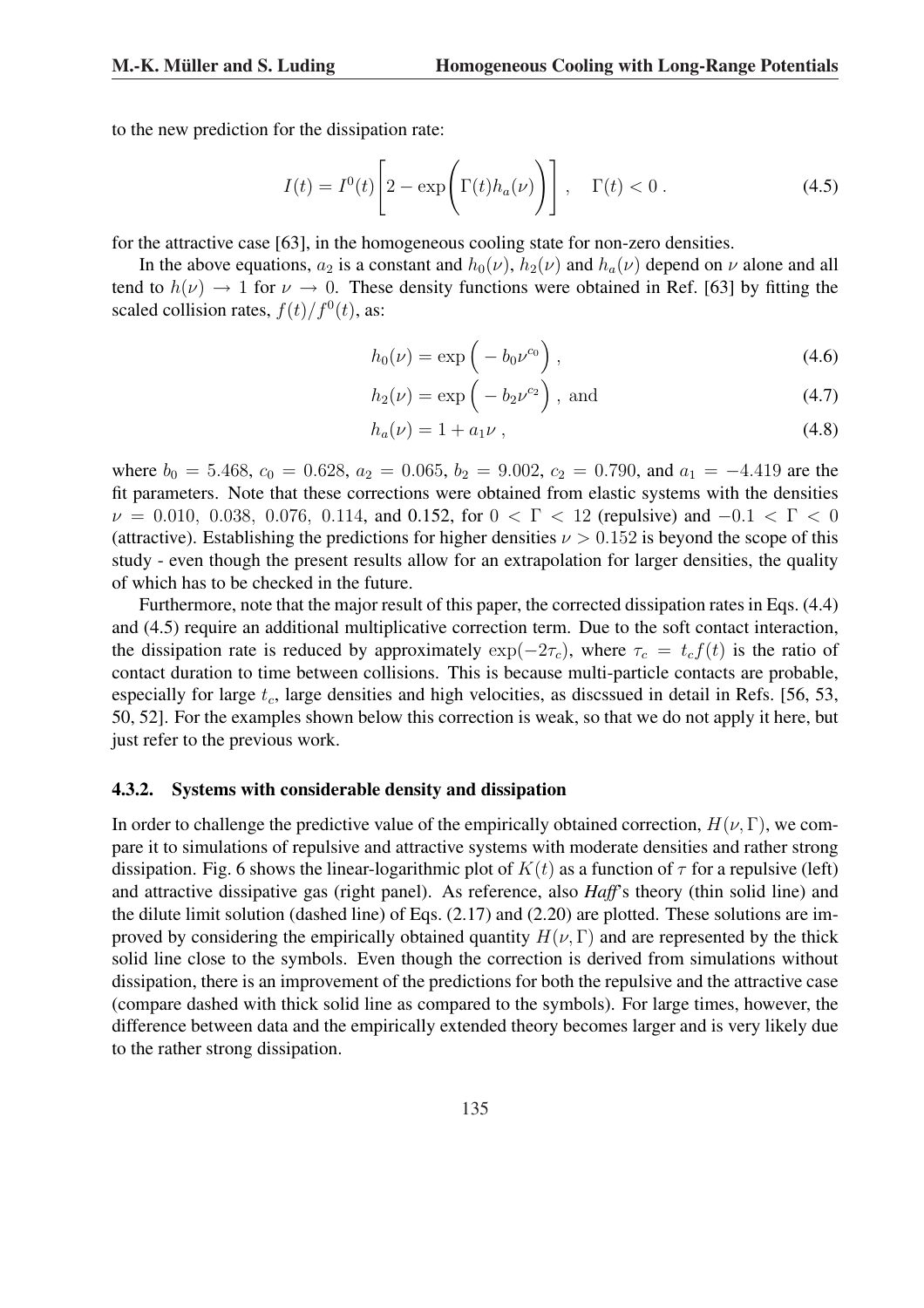

Figure 6: Scaled kinetic energy,  $K(t)$ , plotted against the scaled time,  $\tau$ , for systems with  $N =$ 1000,  $\nu = 0.152$ , and  $e = 0.85$ . The thin solid lines correspond to *Haff*'s Eq. (4.2), symbols are simulation data. (Left) The repulsive case with  $\Gamma(0) = +0.14$ . The dashed line denotes the original theory Eq. (2.17), the thick solid line the empirically modified theory Eq. (4.4) with  $h_0(0.152) = 0.187$  and  $h_2(0.152) = 0.131$ . (Right) The attractive case with  $\Gamma(0) = -0.014$ . The dashed line denotes the original theory Eq. (2.20), the thick solid line the empirically modified theory Eq. (4.5) with  $h_a(0.152) = 0.328$ .

In the attractive case (right panel) at moderate density and dissipation, data show *Haff*-like behavior, i.e., symbols are close to *Haff*'s prediction. The reason for the discrepancy between the data set and *Haff*'s theory is due to the formation of weak inhomogeneities when rather strong dissipation is active – as already stated in subsection 4.1.2..

Both for repulsive and attractive systems, the dilute theory overestimates the coupling strength. This leads in the repulsive case to less, and in the attractive case to more, collisions relative to the corresponding simulations. In the first case, a too small energy loss (the dashed line evolves above the symbols), whereas in the latter case, a too large energy loss is predicted (the dashed line evolves below the symbols).

Generally, at moderate densities and rather strong dissipation, the cooling behavior can be predicted well for homogeneous repulsive particle systems by the empirical extension of the twoparticle theory. Interestingly, for attractive particle systems with considerable dissipation, *Haff*'s theory remains a good prediction.

### 4.4. Long-time cooling behavior of repulsive systems

When a dissipative, repulsive system cools down for sufficiently long time,  $\Phi(2a)$  will become larger as compared to the fluctuating kinetic energy,  $mT_q(\tau)$ . A critical dimensionless time,  $\tau_{cr}$ , can be defined, when the actual thermal energy equals the potential energy barrier, i.e., when  $\Gamma(\tau_{cr}) = 1$ . For large  $\tau_{cr}$ , which is equivalent to small  $\Gamma(0)$ , from *Haff*'s law Eq. (4.2) follows the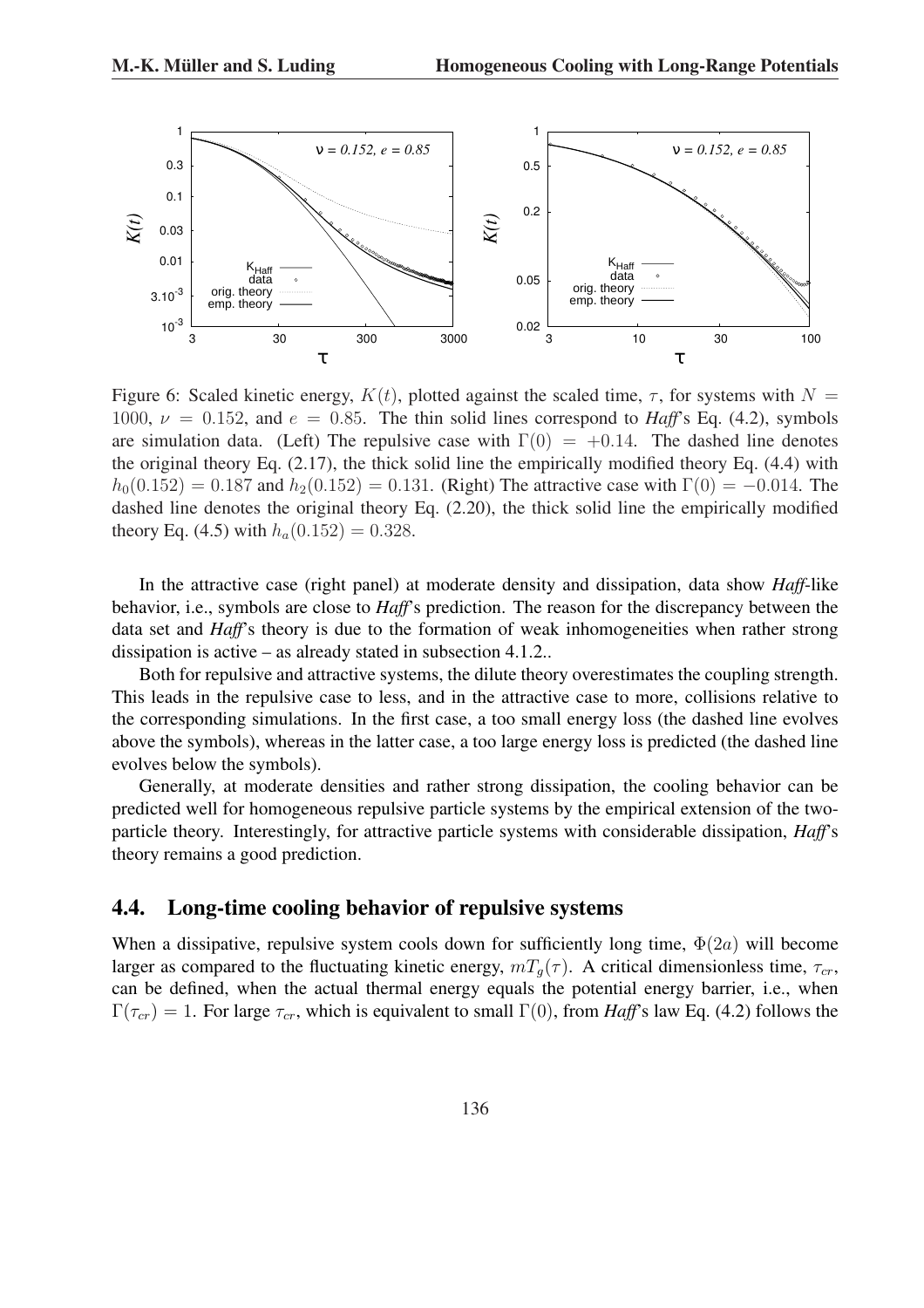

Figure 7: Asymptotic long-time cooling behavior of dissipative repulsive systems. The inverse of  $K(t)$  is plotted as a function of dimensionless time  $\tau$ . Symbols are data, straight lines correspond to Eq. (4.10) in the limit  $\tau \to \infty$ . (Left) Fixed density and coupling strength with different dissipation, e. (Right) Fixed dissipation and coupling strength for different densities,  $\nu$ .

estimate:

$$
\tau_{cr} \approx \frac{2}{1 - e^2} \sqrt{\frac{1}{\Gamma(0)}} \tag{4.9}
$$

In Ref. [76], Eq. (2.17) is solved asymptotically for  $\tau \to \infty$  and the inverse energy is approximated by a logarithm:

$$
\frac{1}{K(t)} \propto \ln\left(\frac{\tau}{\tau_{cr}}\right) , \qquad (4.10)
$$

which expresses the asymptotic cooling behavior of a dissipative, repulsive granular system for large times. In Fig. 7 inverse kinetic energy is plotted against logarithmic time for inelastic repulsive systems. In the left panel, cooling systems with different dissipation for a given (high) density  $\nu = 0.152$  are shown. In the right panel, systems for different densities and with a given (strong) dissipation  $e = 0.85$  are shown. Systems of the same density but different dissipation reach asymptotes with about the same slope, whereas different densities lead to different slopes. The asymptotic behavior is shown for large  $\tau$  and is indicated by the the straight solid lines that obey Eq. (4.10). It is reached earlier in time for faster cooling systems, which can be achieved by stronger dissipation or higher density – as confirmed by the simulations.

Logarithmic long-time cooling behavior, as expressed by Eq. (4.10), is also observed for other systems that evolve towards a more elastic regime. A qualitatively similar cooling behavior – without the presence of long-range interaction forces – is reported for systems with velocity-dependent dissipation,  $e = e(v_n)$ . When the dissipated amount of kinetic energy in a particle collision is a decreasing function of the impact velocity [73, 12], the system approaches the elastic limit,  $e \rightarrow 1$ , for large  $\tau$ . The so-called velocity cut-off model, which has a constant e, but sets  $e = 1$  for all collisions below a certain cut-off velocity, can be analytically solved, similar in spirit to the theory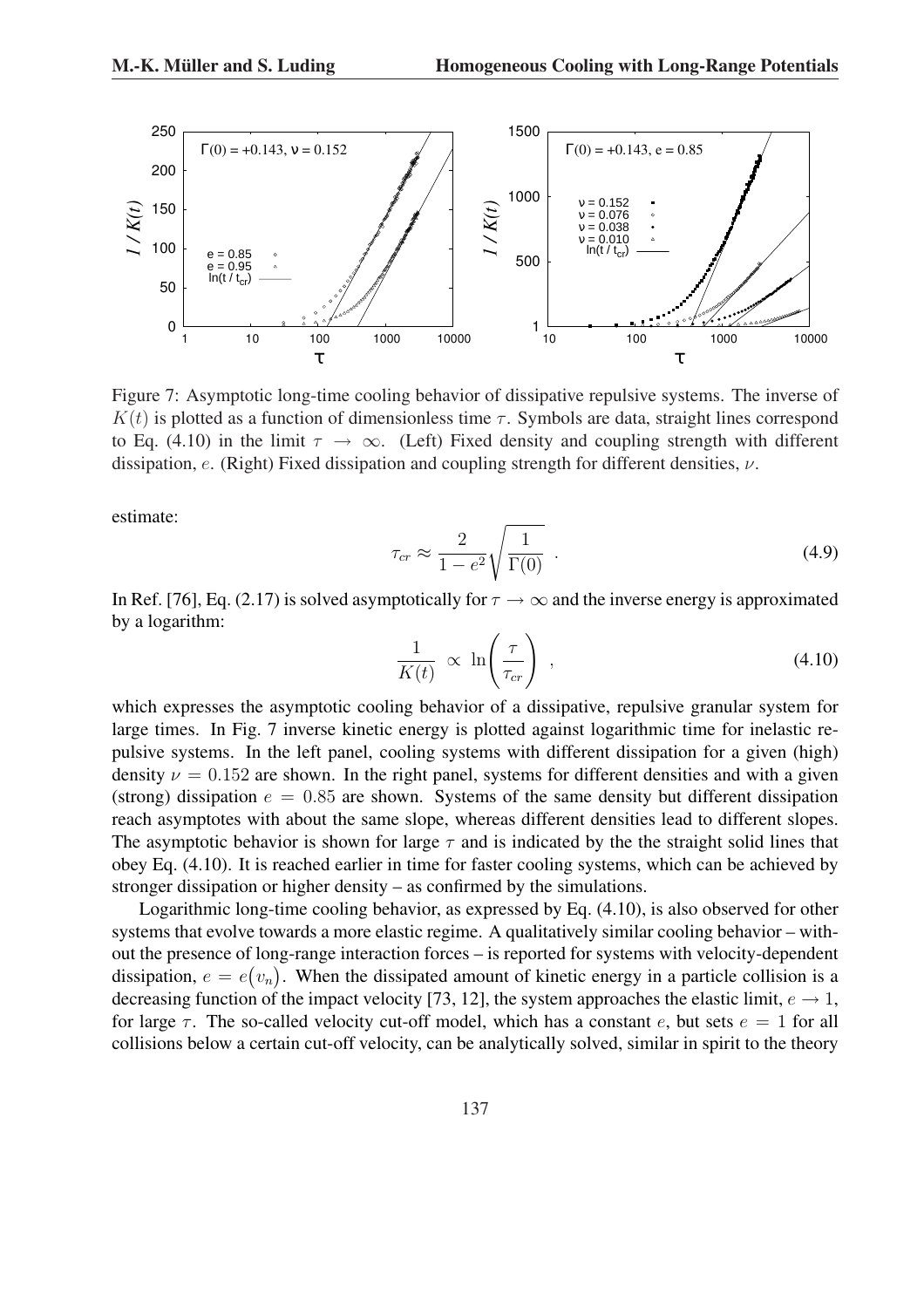

Figure 8: The quality factor,  $Q = I/I^0$ , i.e., the correction to the classical dissipation rate,  $I^0$ , without long range interactions, plotted as a function of the coupling strength, |Γ|, for both the repulsive and the attractive regime.  $Q = 1$  corresponds to the classical (Haff) cooling regime, the solid lines represent the (low-density) theory, Eqs. (2.17), (2.20), and the dashed lines give the empirical correction for finite density, Eqs. (4.4), (4.5), for the maximal density  $\nu = 0.152$ .

presented in this study. The dissipation rate is then similar to the one expressed by Eq. (2.17), see Ref. [53].

# 5. Conclusion

Three-dimensional soft-sphere Molecular Dynamics simulations with pair-wise summation of forces due to the  $(1/r)$  long-range interaction potentials were carried out. The two-particle pseudo-Liouville operator theory for hard spheres is corrected/extended for both repulsive and attractive long-range interactions and compared to the simulation results.

For very low densities and weak dissipation, the theory predicts very well the simulation results. For repulsive forces, theory recovers the results of Scheffler and Wolf [76], a reduced dissipation due to repulsion. The reduced dissipation is accounted for by a Boltzmann like exponential correction factor,  $\exp(-\Gamma)$ , in the dissipation rate, which decays exponentially with the coupling strength Γ that relates the contact potential energy to the fluctuation kinetic energy (granular temperature). For attractive forces, our theory predicts enhanced dissipation, however, with a different analytical form of the correction factor,  $2 - \exp(-\Gamma)$ . Note that in the limit of small coupling strength, both the repulsive and attractive regime are expressed by the same (leading order) functional form  $1-\Gamma$ , with  $\Gamma > 0$  for repulsive interactions and  $\Gamma < 0$  for attractive interactions.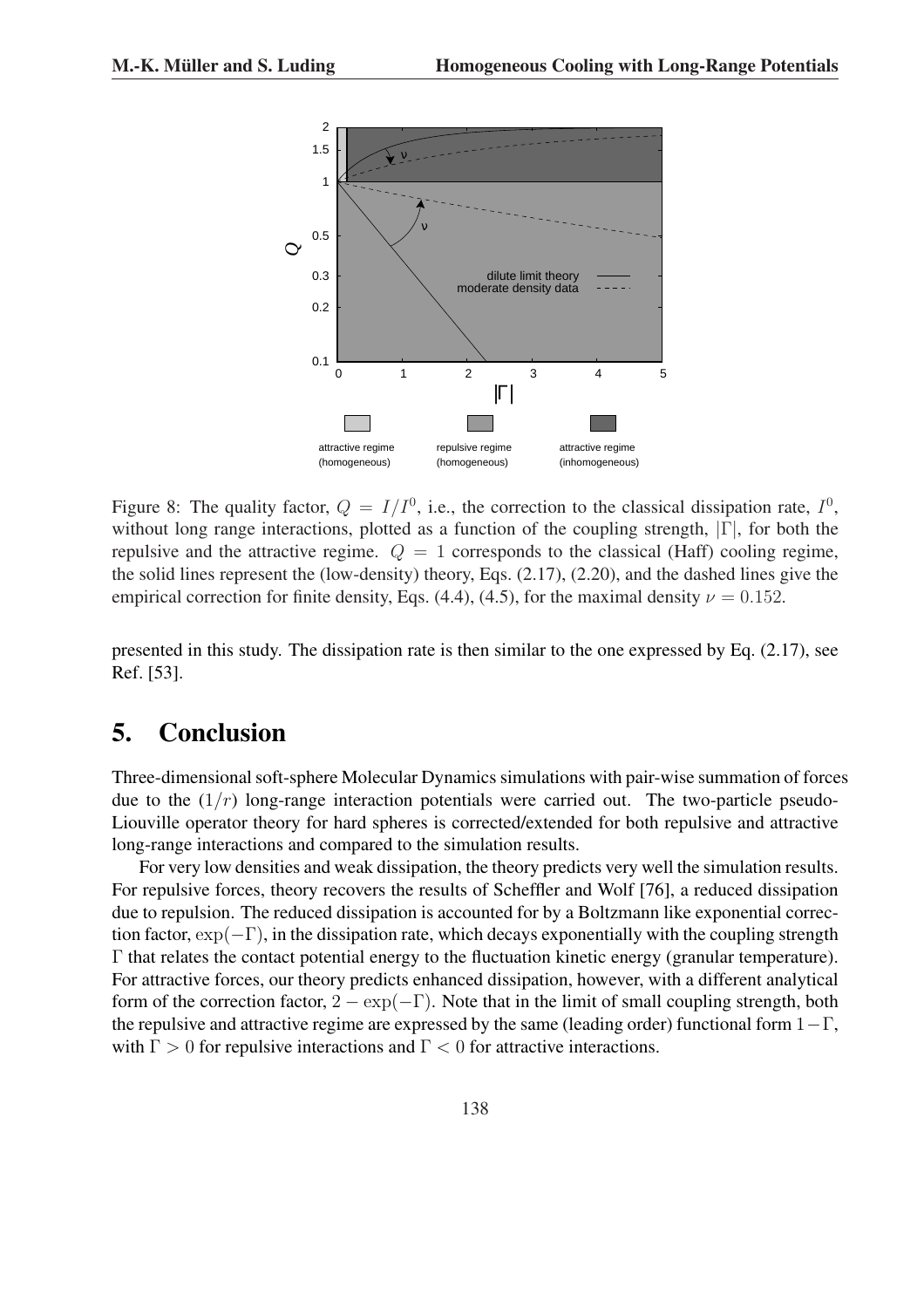However, for higher densities and/or stronger dissipation, the cooling behavior is not well described by the theory. In the repulsive case, dissipation is strongly under-predicted, but qualitatively described well. In the attractive case, it is even qualitatively predicted badly: Simulations show no or even slightly reduced dissipation, whereas theory predicts slightly enhanced dissipation. The theoretical results for the correction factor to the dissipation rate are displayed as solid lines in the phase-diagram in Fig. 8.

Therefore, we generalized the low-density pseudo-Liouville operator theory to higher densities by fits to numerical simulations of systems with various strengths of the interaction potential but without dissipation. In the range  $0.010 \le \nu \le 0.152$  we obtained empirical correction functions that depend on the density only. The results for the empirical correction to the dissipation rate (needed for non-zero density) are displayed as dashed lines in Fig. 8. Inserting this empirical result into the collision rate in fact improves very much the quantitative predictive power of the theory. Note that repulsive potentials stabilize the homogeneous system, whereas attractive potentials facilitate the system becoming inhomogeneous, as indicated by the two grey-scales in the attractive regime in Fig. 8. Only for very weak attractive potentials, the homogeneous cooling state is stable and the theory is able to predict the systems cooling behavior.

Finally, we observe that repulsive dissipative systems become elastic for long times: The longtime energy decay is proportional to the logarithm of time, which we were able to confirm by simulations of systems with different dissipation and density. This behavior is similar to that of systems with a velocity dependent restitution coefficient, where slower collision velocities involve less dissipation than higher ones.

Future studies should address the hydrodynamic stability of the present system and also (i) higher dissipation, (ii) higher density, as well as (iii) the case of repulsive and attractive potentials mixed. (i) For higher density and repulsion, the formation of plasma-crystal like structures is expected for very low mass density due to the long range forces. (ii) For higher densities and attraction, the system resembles inter-stellar dust-clouds or even larger scale astrophysical systems where *both* dissipation and attractive potentials are relevant – their interplay is not sufficiently understood at present. (iii) In realistic systems of dry particles, due to tribo-charging, positive as well as negative charges will co-exist, so that the present study has to be extended towards this interesting regime too.

# A Ensemble Averages

Since we deal with many-body systems, we are interested in ensemble averages of observables. A representative observable of the cooling behavior of the system is the energy dissipation rate, i.e., the time derivative of the total kinetic energy, and its ensemble average is expressed as

$$
\frac{d}{dt}\langle E_{\rm kin}\rangle(t) = \int \prod_{l=1}^N dr_l dv_l \,\rho(\{\boldsymbol{r}\},\{\boldsymbol{v}\};0)\frac{d}{dt}E_{\rm kin}(\{\boldsymbol{r}\},\{\boldsymbol{v}\};t) \,,\tag{A1}
$$

where  $\rho({\{r\}, \{v\}; 0)}$  is the phase space distribution function at initial time  $t = 0$ , while the observable,  $(d/dt)E_{kin}(\{r\}, \{v\}; t)$ , has already been propagated to time t. The sets  $\{r\}$  and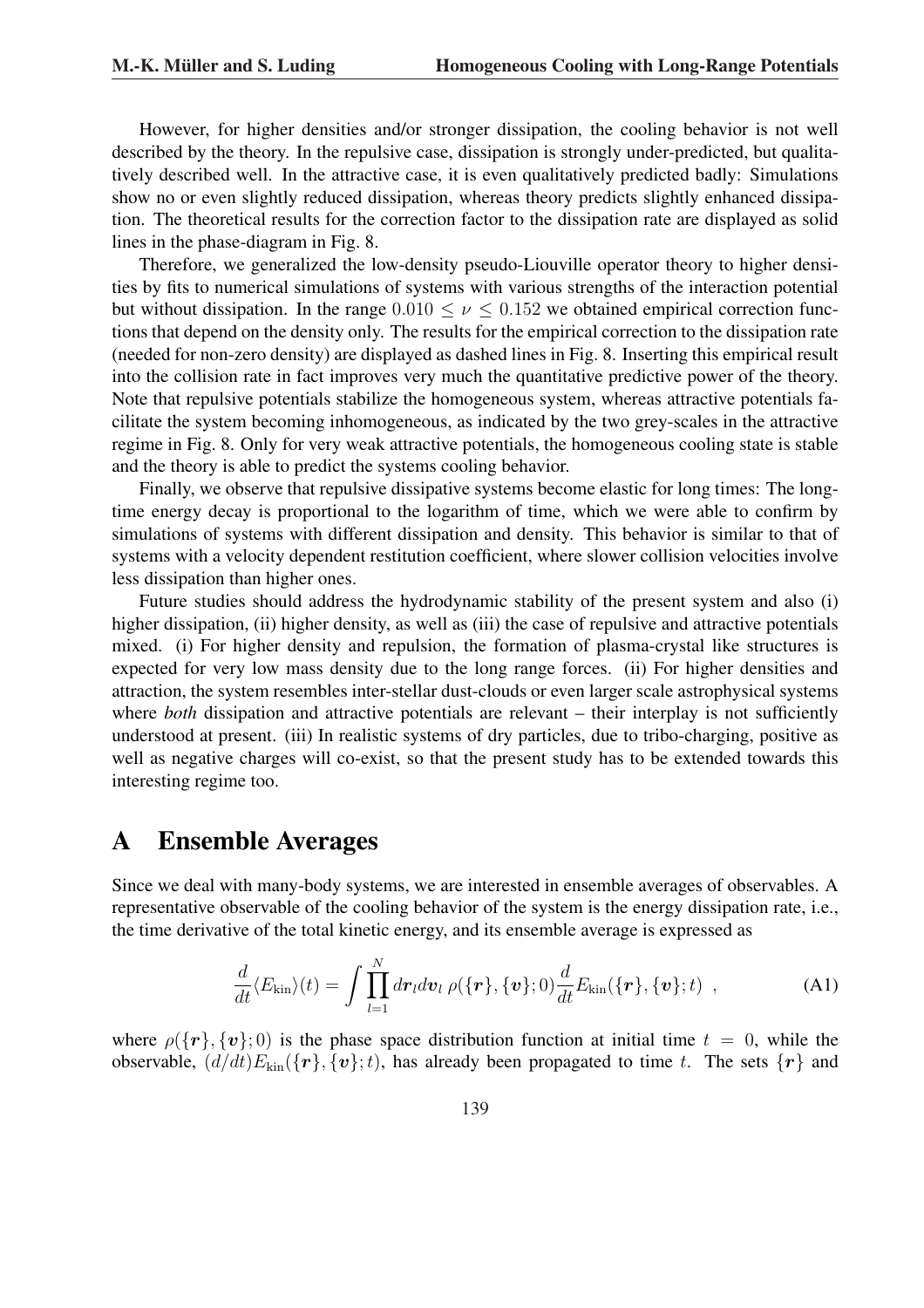${v}$  are the N single particles' positions and velocities. Since the time evolution of an observable can be expressed by the pseudo-Liouville operator acting on the observable, we can write  $(d/dt)E_{kin}(\{r\},\{v\};t) = i\mathcal{L}^+E_{kin}(\{r\},\{v\};t)$ . So, Eq. (A1) can then be rewritten as

$$
\frac{d}{dt}\langle E_{\rm kin}\rangle(t) = \int \prod_{l=1}^N dr_l dv_l \,\rho(\{\boldsymbol{r}\},\{\boldsymbol{v}\};0) i\mathcal{L}^+ E_{\rm kin}(\{\boldsymbol{r}\},\{\boldsymbol{v}\};0) = \langle i\mathcal{L}^+ E_{\rm kin}\rangle(t) \ . \tag{A2}
$$

Using the pseudo-Liouville operator of Eq. (2.14), the integral in Eq. (A2) has to be solved in order to obtain the ensemble average  $(d/dt)\langle E_{kin}\rangle(t)$ . In the following, we will solve this integral in a standard way [55, 59] but skip most steps and detail the changes made in order to include longrange forces [63].

Using  $\rho({\{r\}}, {\{v\}}; 0)$  with the assumption of homogeneity, isotropy, a Maxwellian velocity distribution of the particles [59, 63] and molecular chaos in particular, allows for separating the coordinate part from the velocity part in  $\rho({\{r\}, \{v\}; 0})$ . Since the binary collision operator  $b_{12}^+$ in Eq. (2.12) acts on two out of the N particles, one can introduce the *two*-*particle distribution function*,  $g^0(\mathbf{r}_1 - \mathbf{r}_2)$ , where the superscript "0" denotes the force-free case. Integration over the remaining  $N - 2$  spatial particle coordinates and velocities leads to an expression for the ensemble average that is dependent on the coordinates and velocities of the *two* particles only. With the interaction part of the pseudo-Liouville operator in Eq. (2.14) follows

$$
\frac{d}{dt}\langle E_{\rm kin}\rangle(t) = -\frac{1}{4}\frac{N^2}{V^2} \left(\frac{1}{2\pi T_g(t)}\right)^3 m(1 - e^2)
$$
\n
$$
\times \int d\mathbf{R} dr d\mathbf{V} dv \, g^0(\mathbf{r}) \exp\left(-\frac{\mathbf{v}^2 + \mathbf{V}^2}{2\pi T_g(t)}\right) |\sqrt{2}\mathbf{v} \cdot \hat{\mathbf{r}}| \Theta\left(-\sqrt{2}\mathbf{v} \cdot \hat{\mathbf{r}}\right) \delta(\mathbf{r} - 2a\hat{\mathbf{r}})(\mathbf{v} \cdot \hat{\mathbf{r}})^2 ,
$$
\n(A3)

$$
\times \int d\mathbf{R} dr d\mathbf{V} dv g^{0}(\mathbf{r}) \exp \bigg(-\frac{\mathbf{v}^{2}+\mathbf{V}^{2}}{2T_{g}(t)}\bigg) \big|\sqrt{2}\mathbf{v}\cdot\hat{\mathbf{r}}\big|\Theta\big(-\sqrt{2}\mathbf{v}\cdot\hat{\mathbf{r}}\big)\delta(\mathbf{r}-2a\hat{\mathbf{r}})(\mathbf{v}\cdot\hat{\mathbf{r}})^{2} ,
$$

where  $R = R_1 + R_2$ ,  $r = r_1 - r_2$  and  $V = (1/2)^2$  $(2)(\bm{v}_1+\bm{v}_2),\,\bm{v}\,=\,(1/2)$  $(2)(\boldsymbol{v}_1 - \boldsymbol{v}_2)$ . With  $n = N/V$  and integration over  $\mathbf{R}$ ,  $\mathbf{r}$  and  $\mathbf{V}$ , Eq. (A4) gives

$$
\frac{d}{dt}\langle E_{\rm kin}\rangle(t) = -4\pi a^2 Nnm \Big(1 - e^2\Big)g^0(2a) \Big(\frac{1}{2\pi T_g(t)}\Big)^{3/2} \times \int d\mathbf{v} \exp\Big(-\frac{\mathbf{v}^2}{2T_g(t)}\Big) |\sqrt{2}\mathbf{v} \cdot \hat{\mathbf{r}}| \Theta\Big(-\sqrt{2}\mathbf{v} \cdot \hat{\mathbf{r}}\Big) (\mathbf{v} \cdot \hat{\mathbf{r}})^2 , \quad \text{(A4)}
$$

with the pair distribution function at contact  $(r = 2a\hat{r})$  without considering long-range forces [74, 14, 34, 35]:

$$
g^{0}(2a) = \frac{1 - \nu/2}{(1 - \nu)^{3}} \tag{A5}
$$

In order to solve the velocity integral in Eq. (A4), we do not use spherical coordinates as usual but rotate a Cartesian system such that the centre-to-centre-vector,  $\hat{r}$ , defines one axis. We then are able to split up the relative velocity vector like in subsection 2.1. as  $v^2 = (v \cdot \hat{r})^2 + (v \cdot \hat{t})^2 + (v \cdot \hat{s})^2$ , where the normal, tangential and out-of-plane unit vectors  $\hat{r}, \hat{t}, \hat{s}$  are perpendicular to each other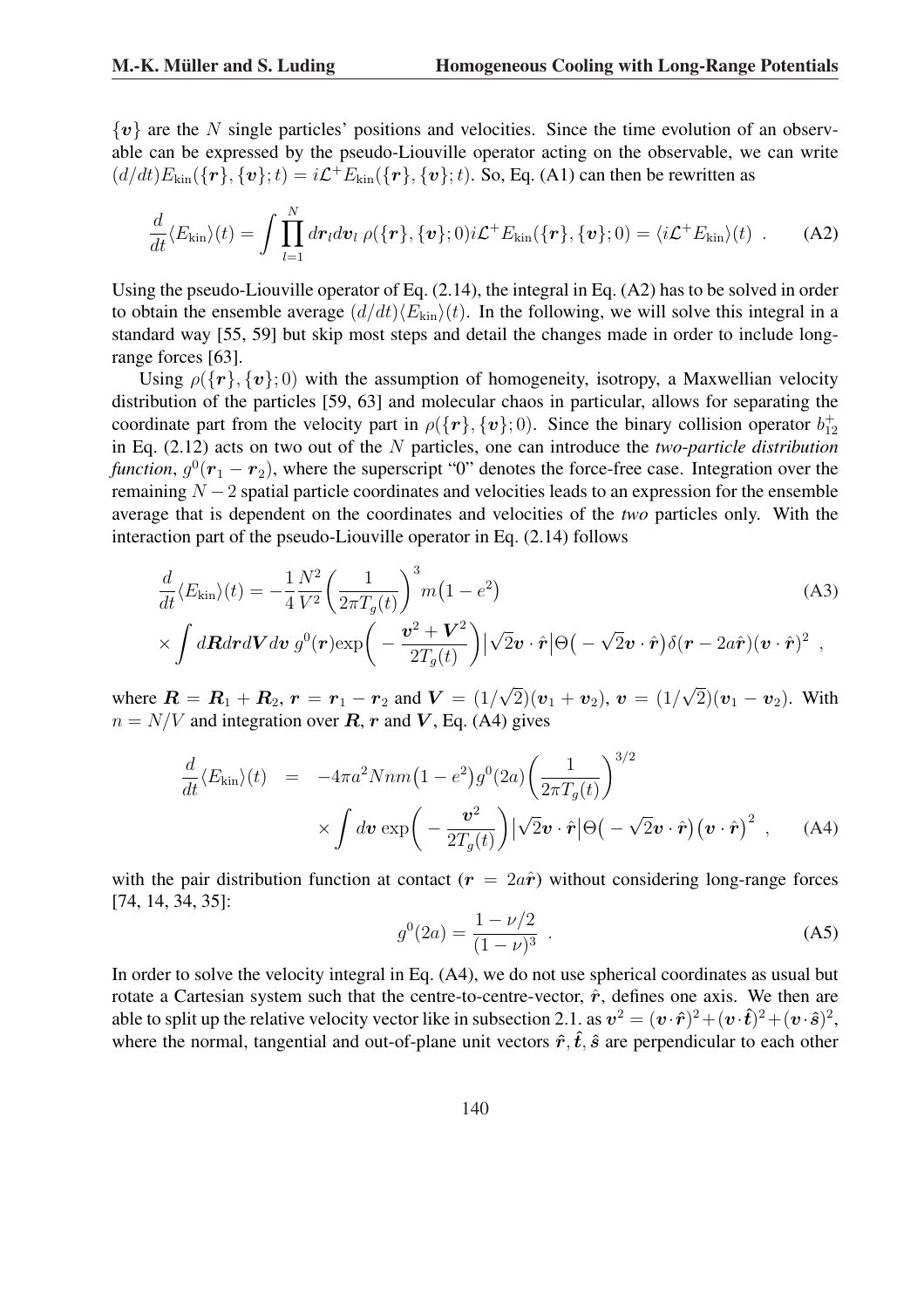and  $\mathbf{v} \cdot \hat{\mathbf{s}} = 0$ . Integration over  $\mathbf{v} \cdot \hat{\mathbf{t}}$  and  $\mathbf{v} \cdot \hat{\mathbf{s}}$  provides

$$
\frac{d}{dt}\langle E_{\rm kin}\rangle(t) = -4\pi a^2 Nnm \left(1 - e^2\right) g^0(2a) \left(\frac{1}{2\pi T_g(t)}\right)^{1/2} \times \int_{-\infty}^{+\infty} dv_n \exp\left(-\frac{v_n^2}{2T_g(t)}\right) |\sqrt{2}v_n|\Theta(-\sqrt{2}v_n)v_n^2 \rangle, \tag{A6}
$$

leaving the normal relative impact velocity,  $v_n = \mathbf{v} \cdot \hat{\mathbf{r}}$ , as the remaining integration variable. The step function selects velocities from the interval  $[-\infty, 0]$  and can be removed if we change the integration limits accordingly. We can consider the cases with and without long-range interactions by taking corrections of some terms in Eq. (A6) into account. These terms are discussed in the following and corrections are applied where necessary.

# B Corrections

The *pseudo-Liouville* operator selects only those particle pairs from all  $N(N - 1)/2$  pairs in the system that *do* collide. For the case without long-range interactions, Eq. (A6) has simply to be solved for the interval  $v_n \in ]-\infty,0]$ . In case of long-range interactions some terms in Eq. (A6) are corrected before the integral is carried out. Imagine, that in the dilute limit, two particles are approaching from far apart, i.e., the free path,  $l$ , between collisions is large and the long-range potential is relatively weak.

### The pair distribution function at contact  $g^0(2a)$

The pair distribution function at contact gives the average probability to find two particles with a separation length of  $r = 2a\hat{r}$ . The contact probability is decreased if the particles feel a repulsive potential and increased if the particles are attractive. That means, the effective excluded volume is changed accordingly, which leads to an effective particle radius. As it is shown in [75, 76, 63] and as we will show a-posteriori, the modification of the pair distribution function at contact is described by the correction factors we found when solving the ensemble averages for the dissipation rate in presence of a long-range potential:

$$
\frac{g(2a)}{g^0(2a)} = \frac{f(t)}{f^0(t)} = \frac{I(t)}{I^0(t)} = \exp\left(-\frac{\Phi_{\text{eff}}}{mT_g(t)}\right) \quad \text{for} \quad \Phi_{\text{eff}} > 0 ,
$$
  

$$
\frac{g(2a)}{g^0(2a)} = \frac{f(t)}{f^0(t)} = \frac{I(t)}{I^0(t)} = 2 - \exp\left(-\frac{\Phi_{\text{eff}}}{mT_g(t)}\right) \quad \text{for} \quad \Phi_{\text{eff}} < 0 .
$$
 (B1)

 $g(2a)$  considers long-range interactions and is displayed in Fig. 3, in the left panel for repulsive, in the right panel for attractive forces. The superscript "0" denotes the respective quantities without the consideration of long-range interactions. So, the right-hand sides of Eq. (B1) are *already* the corrections of  $g^0(2a)$ , which thus needs not to be modified in Eq. (A6).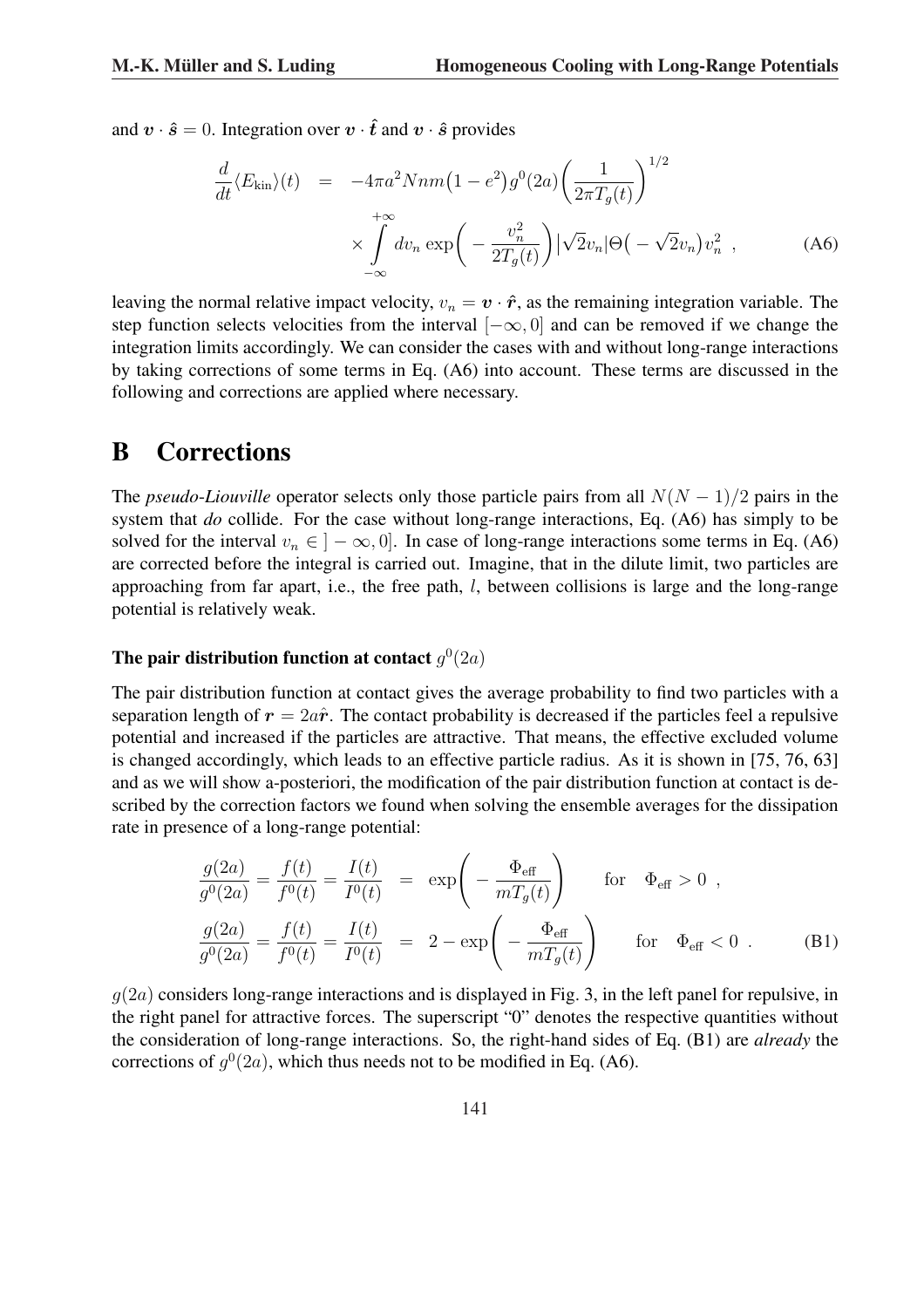#### The selection term, i.e., the Heaviside step-function  $\Theta(-)$ √  $2v_n)$

The step function in Eq. (A6) selects only particles that approach each other, i.e., it takes normal relative velocities into account that are negative. In presence of repulsive interactions, the step function should select from the interval ] $-\infty$ ,  $v_{n,b}$ ], where  $v_{n,b} < 0$ . This leads to the integral boundaries  $]-\infty, v_{n,b}]$  and

$$
\Theta\big(-\sqrt{2}v_n\big) \quad \rightarrow \quad \Theta\big(-\sqrt{2}(v_n-v_{n,b})\big) \ .
$$

In contrast, for attractive interactions, the step function not only considers approaching particles from the interval  $[-\infty, 0]$  but also separating particles from the interval  $[0, v_{n,e}]$ , where  $v_{n,e} > 0$ . The selection of the step function leads to the integral boundaries  $]-\infty, v_{n,e}]$  and

$$
\Theta\big(-\sqrt{2}v_n\big) \quad \to \quad \Theta\big(-\sqrt{2}(v_n-v_{n,e})\big) \ .
$$

### The Maxwellian velocity distribution term  $\exp(-v_n^2/(m T_g(t)))$

The exponential in Eq. (A6) comes from the assumption of a Maxwellian distribution of the normal relative velocities. Since the selection of normal relative velocities from the Maxwellian due to the presence of long-range interactions is already done by the step-function, the Maxwellian is not changed. This corresponds to the assumption of an undisturbed Maxwellian for distant particles, before they come close to each other.

#### The relative velocity term | √  $|2v_n|$

The term | √  $2v_n$  determines the collision rate which is dependent on  $v_n$ . The larger  $v_n$ , the more collisions do occur per particle and unit time because the probability for collisions increases with increasing velocity. In the following we will estimate whether it is important to correct this term in the presence of long-range interactions for low densities. According to Eq. (2.5), the kinetic energy is dependent on  $r$  and reads

$$
\frac{1}{4}mv^2 = \frac{1}{4}m(v_{n\infty})^2 - \Phi(r)
$$
 (B2)

where  $v = v(r)$  is the relative impact velocity that is distance dependent for a given (initial)  $v_{n\infty}$ . The time between two collisions, i.e., the inverse collision rate, depends on  $\Phi(r)$ . The path length, l, which both particles travel from infinity until the collision takes place, is obtained by integration of r over the interval  $[l + 2a, 2a]$ :

$$
t_l(v_{n\infty}, \Phi) = \int_{l+2a}^{2a} \frac{dr}{v(r)} = \int_{l+2a}^{2a} \frac{dr}{(-1)\sqrt{v_{n\infty}^2 - 4\Phi(r)/m}} \stackrel{(2.1)}{=} \frac{1}{v_{n\infty}} \int_{l+2a}^{2a} \frac{dr}{\sqrt{1 + 4\alpha/mrv_{n\infty}^2}} , \quad (B3)
$$

where the parameters  $v_{n\infty}$  and  $\Phi$  (with  $s = 1$ ) determine the r-dependence of the collision time. Here,  $dr < 0$  because the distance decreases with increasing time, and  $v(r)$  and  $v_{n\infty}$  are negative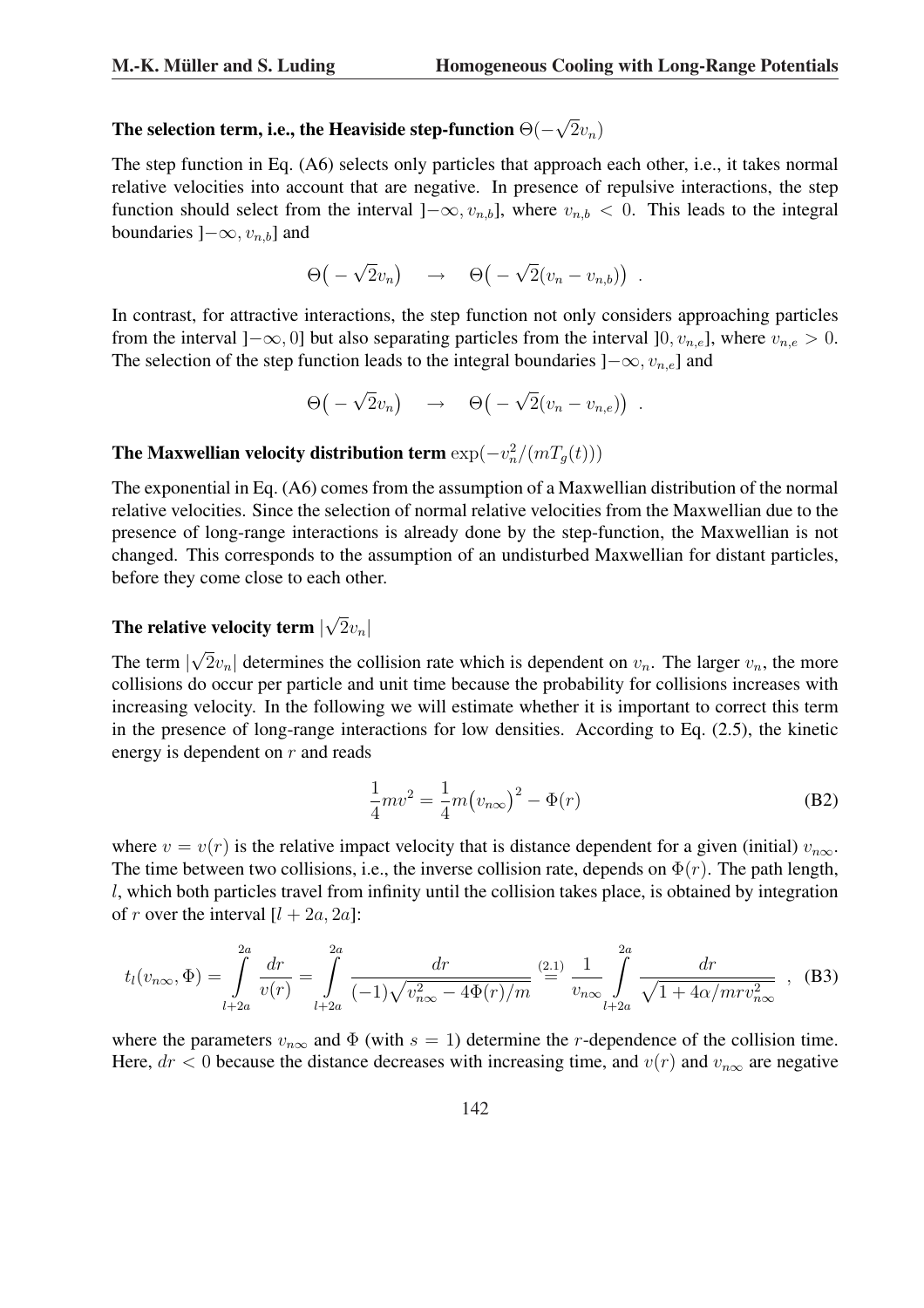because of the sign-convention for approaching particles. Integration over the whole range of separation leads to the time span both particles need until they collide. For very weak potentials,  $\Phi(r) \ll (1/4) m v_{n\infty}^2$ , we can expand Eq. (B3) to the second order

$$
t_l(v_{n\infty}, \Phi) \approx \frac{1}{v_{n\infty}} \int_{l+2a}^{2a} dr \left( 1 - \frac{1}{2} \frac{4\alpha}{m v_{n\infty}^2 r} \right) = \frac{2a}{v_{n\infty}} \int_{(l/2a)+1}^{1} dr' \left( 1 - \frac{2\alpha}{m v_{n\infty}^2 (2a)r'} \right)
$$

$$
= \frac{l}{|v_{n\infty}|} - \frac{2\alpha}{m |v_{n\infty}|^3} \ln \left( \frac{l}{2a} + 1 \right) . \tag{B4}
$$

The right-hand side is obtained by substituting  $r = 2ar'$  and  $dr = 2adr'$ . The case  $\alpha = 0$ leads to the collision time in absence of long-range forces:  $t_l^0 = t_l(v_{n\infty}, 0) = l/|v_{n\infty}|$ . For repulsive interactions ( $\alpha$  < 0), the time span is increased because particles are decelerated when approaching, whereas for attractive interactions ( $\alpha > 0$ ),  $t<sub>l</sub>$  is decreased because particles are accelerated when approaching.

Now, we can set

$$
\begin{split}\n\left|\sqrt{2}v(r)\right| &= \left|\frac{\sqrt{2}l}{t_l(v_{n\infty},\Phi)}\right| \approx \left|\sqrt{2}l\left(\frac{l}{|v_{n\infty}|} - \frac{2\alpha}{m|v_{n\infty}|^3}\ln\left(\frac{l}{2a} + 1\right)\right)^{-1}\right| \\
&\approx \left|\sqrt{2}v_{n\infty}\right|\left(1 + \frac{2\alpha}{mlv_{n\infty}^2}\ln\left(\frac{l}{2a} + 1\right)\right)^{-1},\n\end{split} \tag{B5}
$$

valid for  $\Phi(r) \ll (1/4)mv_{n\infty}^2$ . Even for rather strong potentials, in the dilute limit, where  $\nu \to 0$ and  $l \to \infty$ , we have  $\overline{a}$ √  $\overline{a}$  $\overline{a}$ √  $\overline{a}$ 

$$
\left|\sqrt{2}v(r)\right| \rightarrow \left|\sqrt{2}v_{n\infty}\right|,\tag{B6}
$$

because  $1/l$  decreases faster than  $\ln(l/(2a) + 1)$  increases. This means, with other words, for low densities, most of the time between two collisions the velocity of both particles is practically unchanged by the presence of the long-range potential. Thus, in the first-order approach, the term  $|\sqrt{2}v_{n\infty}|$  in Eq. (A6) is not modified. Note, that also the free streaming part of section 2.3. is not modified for the same reasons.

More advanced theory [21, 23], however, predicts a dependence of the collision rate on the relative velocity with a power law  $|v_n|^{\psi}$ , with  $\psi = 1 - 2(\mathcal{D} - 1)/s$ . This could require additional corrections of the relative velocity term, which we neglect here for the sake of brevity.

### The energy dissipation term  $v_n^2$

Eq. (2.13) gives the difference between the total kinetic energy of the system after one binary collision and the one before. The difference is negative because the kinetic energy has decreased due to the collision. Using energy conservation leads to an expression for the impact relative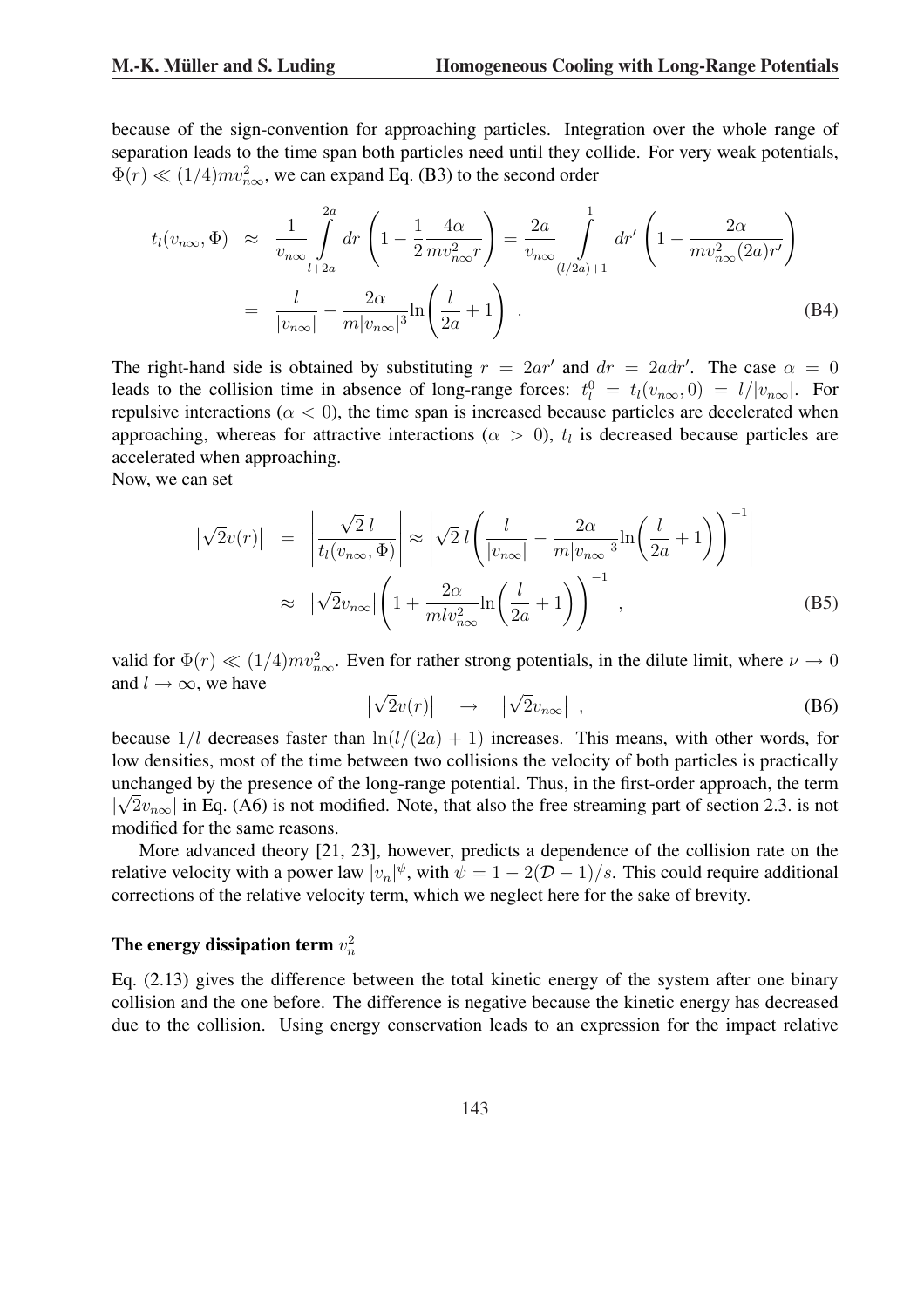velocity

$$
E_{\infty} = E_c
$$
  
\n
$$
\frac{1}{4} m v_{n\infty}^2 = \frac{1}{4} m v_c^2 + \Phi(2a)
$$
  
\n
$$
v_c^2 = \begin{cases} v_{n\infty}^2 - v_{n,b}^2 & \text{for repulsion : } \Phi(2a) > 0 \\ v_{n\infty}^2 + v_{n,e}^2 & \text{for attraction : } \Phi(2a) < 0 \end{cases}
$$
 (B7)

where Eq. (2.8) has been used in the last line. Using the coefficient of normal restitution for the impact velocity, ignoring the sign,  $v_c' = ev_c$ , one obtains with Eq. (2.13)

$$
\begin{aligned}\n\left(b^{+}-1\right)E_{c} &= \frac{1}{4}m\left(v_{c}^{'2}-v_{c}^{2}\right) \\
&= -\frac{1}{4}m\left(1-e^{2}\right)v_{c}^{2} \\
\stackrel{\text{(B7)}}{=} -\frac{1}{4}m\left(1-e^{2}\right) \times \begin{cases}\n\left(v_{n\infty}^{2}-v_{n,b}^{2}\right) & \text{for repulsion}: \Phi(2a) > 0 \\
\left(v_{n\infty}^{2}+v_{n,e}^{2}\right) & \text{for attraction}: \Phi(2a) < 0\n\end{cases}.\n\end{aligned}
$$
\n(B8)

As compared to the force-free situation, Eq. (B8) shows a decrease of the loss of kinetic energy in the repulsive case, whereas it shows an increase of the loss of kinetic energy in the attractive case. As discussed in the main text, the latter situation is different for separating particles, where the "kinetic energy at infinite-distance"-argument is not plausible.

# Acknowledgements

We want to thank Dietrich Wolf, Olaf Herbst, and Sebastian Gonzalez-Briones for fruitful discussions. Furthermore, we want to acknowledge the financial support of the Deutsche Forschungsgemeinschaft (DFG), of the TUDelft, of the Delft Centre for Computational Science and Engineering (DCSE) and of the faculty of Engineering Technology and the research institute IMPACT of the University of Twente.

### References

- [1] M. P. Allen, D. J. Tildesley. Computer Simulation of Liquids. Oxford University Press, Oxford, 1987.
- [2] J. C. Almekinders, C. Jones. *Multiple jet electrohydrodynamic spraying and applications*. J. Aerosol Sci., 30 (1999), 969–971.
- [3] J. Barnes, P. Hut. *A hierarchical* O*(*N*log*N*) force calculation algorithm*. Nature, 324 (1986), 446–449.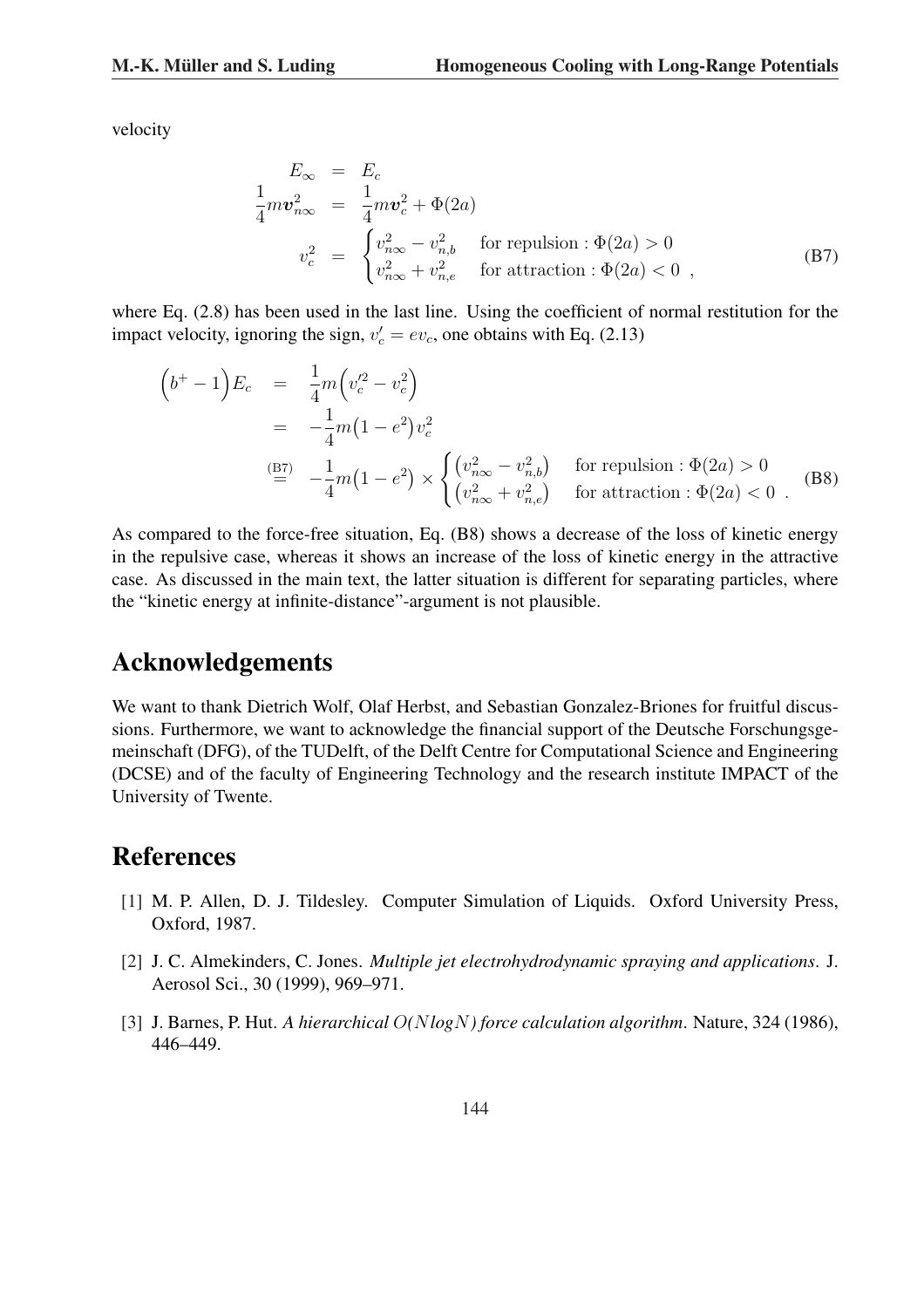- [4] D. L. Blair, A. Kudrolli. *Magnetized granular materials*. In H. Hinrichsen and D. Wolf, editors, The Physics of Granular Media., pages 281–296, Weinheim, 2004. Wiley-VCH.
- [5] J. Blum, S. Bruns, D. Rademacher, A. Voss, B. Willenberg, M. Krause. *Measurement of the translational and rotational Brownian motion of individual particles in a rarefied gas*. Phys. Rev. Lett., 97 (2006), 230601.
- [6] J. Blum, G. Wurm, S. Kempf, T. Poppe, H. Klahr, T. Kozasa, M. Rott, T. Henning, J. Dorschner, R. Schräpler, H.U. Keller, W.J. Markiewicz, I. Mann, B.A.S. Gustafson, F. Giovane, D. Neuhaus, H. Fechtig, E. Grün, B. Feuerbacher, H. Kochan, L. Ratke, A. El Goresy, G. Morfill, S.J. Weidenschilling, G. Schwehm, K. Metzler, W.-H. Ip. *Growth and form of planetary seedlings: Results from a microgravity aggregation experiment*. Phys. Rev. Lett., 85 (2000), 2426–2429.
- [7] P. Bode, J. P. Ostriker. *Tree particle-mesh: An adaptive, efficient, and parallel code of collisionless cosmological simulation*. Astrophys. J. Supplem. Series, 145 (2003), No. 1, 1–13.
- [8] A. Brahic. *Systems of colliding bodies in a gravitational field: I numerical simulation of the standard model*. Astronomy and Astrophysics, 54 (1977), 895–907.
- [9] F. G. Bridges, A. Hatzes, D. N. C. Lin. *Structure, stability and evolution of Saturn's rings*. Nature, 309 (1984), 333–335.
- [10] N. V. Brilliantov, T. Pöschel. *Deviation from maxwell distribution in granular gases with constant restitution coefficient*. Phys. Rev. E, 61 (2000), 2809–2814.
- [11] N. V. Brilliantov, T. Pöschel. Kinetic Theory of Granular Gases. Oxford University Press, Oxford, 2004.
- [12] N. V. Brilliantov, C. Saluena, T. Schwager, T. Poschel. ¨ *Transient structures in a granular gas*. Phys. Rev. Let., 93 (2004), No. 13, 134301.
- [13] N. V. Brilliantov, F. Spahn, J.-M. Hertzsch, T. Pöschel. A model for collisions in granular *gases*. Phys. Rev. E, 53 (1996), 5382–5392.
- [14] N. F. Carnahan, K. E. Starling. *Equation of state for nonattractive rigid spheres*. J. Chem. Phys., 51 (1969), No. 2, 635–636.
- [15] J. A. Cross. Electrostatics: Principles, Problems and Applications. Adam Hilger, Bristol, 1987.
- [16] S. M. Dammer, J. Werth, H. Hinrichsen. *Electrostatically charged granular matter*. In H. Hinrichsen D. Wolf, editors, The Physics of Granular Media., pages 255–280, Wiley-VCH, Weinheim, 2004.
- [17] S. M. Dammer, D. E. Wolf. *Self-focusing dynamics in monopolarly charged suspensions*. Phys. Rev. E, 93 (2004), No. 15, 150602.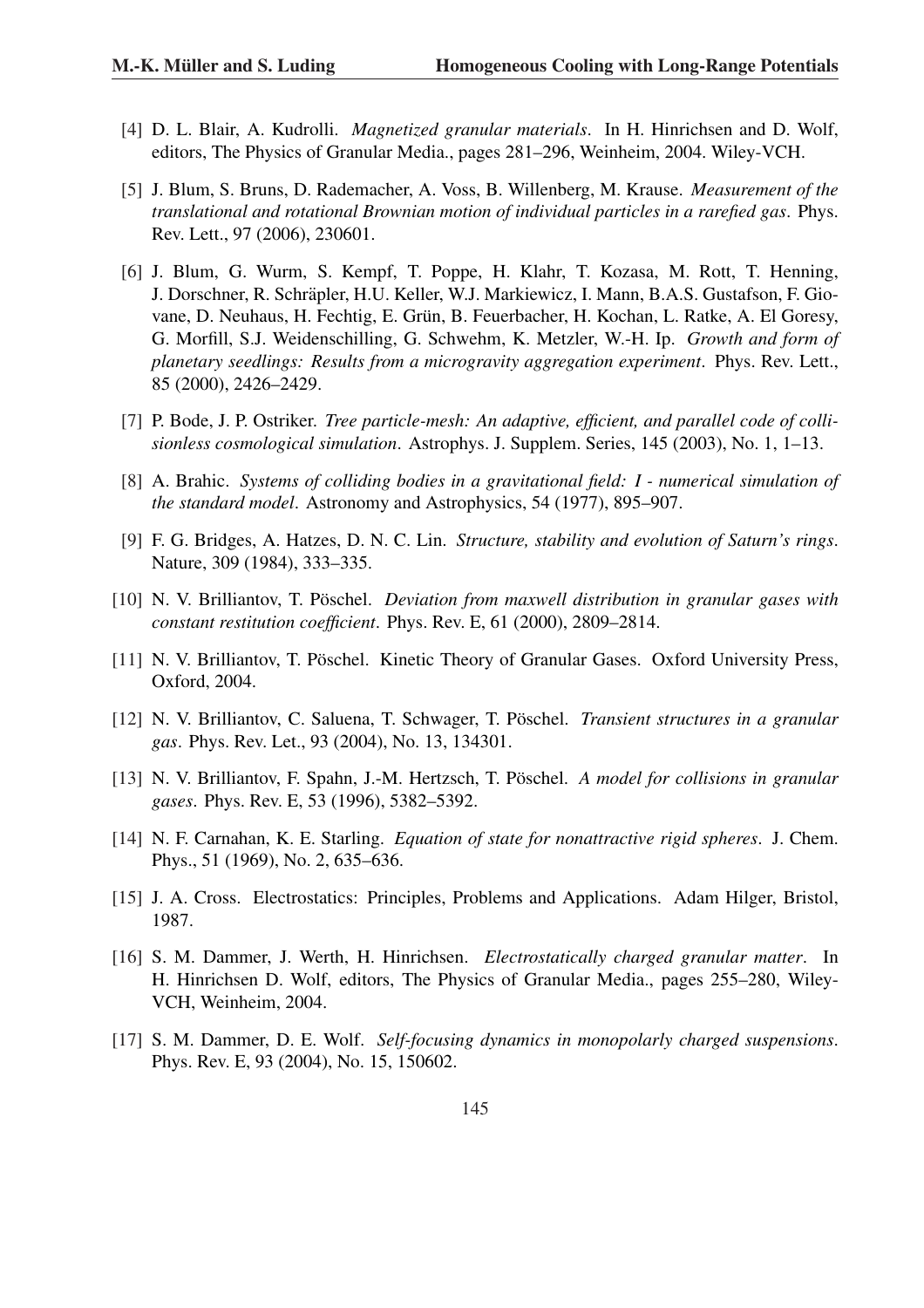- [18] J. Du. *Hydrostatic equilibrium and Tsallis' equilibrium for self-gravitating systems*. Central European Journal of Physics, 3 (2005), No. 3, 376–381.
- [19] J. Duran. Sands, Powders and Grains. Springer-Verlag, New York, 2000.
- [20] J. W. Eastwood, R. W. Hockney, D. Lawrence. *P3M3DP the 3-dimensional periodic particle-particle-particle-mesh program*. Comp. Phys. Commun., 19 (1980), 215–261.
- [21] M. H. Ernst. *Nonlinear model-Boltzmann equations and exact solutions*. Physics Reports, 78 (1981), No. 1, 1–171.
- [22] M. H. Ernst, J. R. Dorfman, W. R. Hoegy, J. M. J. van Leeuwen. *Hard-sphere dynamics and binary-collision operators*. Physica, 45 (1969), No. 1, 127–146.
- [23] M. H. Ernst, E. Trizac, A. Barrat. *The Boltzmann equation for driven systems of inelastic soft spheres*. J. Stat. Phys., 124 (2006), No. 2–4, 549–586.
- [24] P. Eshuis, K. van der Weele, D. van der Meer, D. Lohse. *The granular Leidenfrost effect: Experiment and theory of floating particle clusters*. Phys. Rev. E, 95 (2005), 258001.
- [25] S. E. Esipov, T. Pöschel. *The granular phase diagram.* J. Stat. Phys., 86 (1997), No. 5/6, 1385–1395.
- [26] L. W. Esposito, J. N. Cuzzi, J. B. Holberg, E. A. Marouf, G. L. Tyler, C. C. Porco. *Saturn's rings, structure, dynamics and particle properties*. In Saturn, pages 463–545, Tucson, AZ, Univ. of Arizona Press, 1984.
- [27] P. P. Ewald. *The calculation of optical and electrostatic grid potential*. Ann. d. Physik, 64 (1921), 253–287.
- [28] K. B. Geerse. Application of Electrospray: from people to plants. Ph.D. thesis, Technische Universiteit Delft, 2003.
- [29] I. Goldhirsch, G. Zanetti. *Clustering instability in dissipative gases*. Phys. Rev. Lett., 70 (1993), No. 11, 1619–1622.
- [30] P. Goldreich. *The dynamics of planetary rings*. Ann. Rev. Astron. Astrophys., 20 (1982), 249–283.
- [31] R. Greenberg, A. Brahic. Planetary Rings. Arizona University Press, Tucson, AZ, 1984.
- [32] L. Greengard, V. Rokhlin. *A fast algorithm for particle simulations*. J. of Comp. Phys., 73 (1987), 325–348.
- [33] P. K. Haff. *Grain flow as a fluid-mechanical phenomenon*. J. Fluid Mech., 134 (1983), 401–430.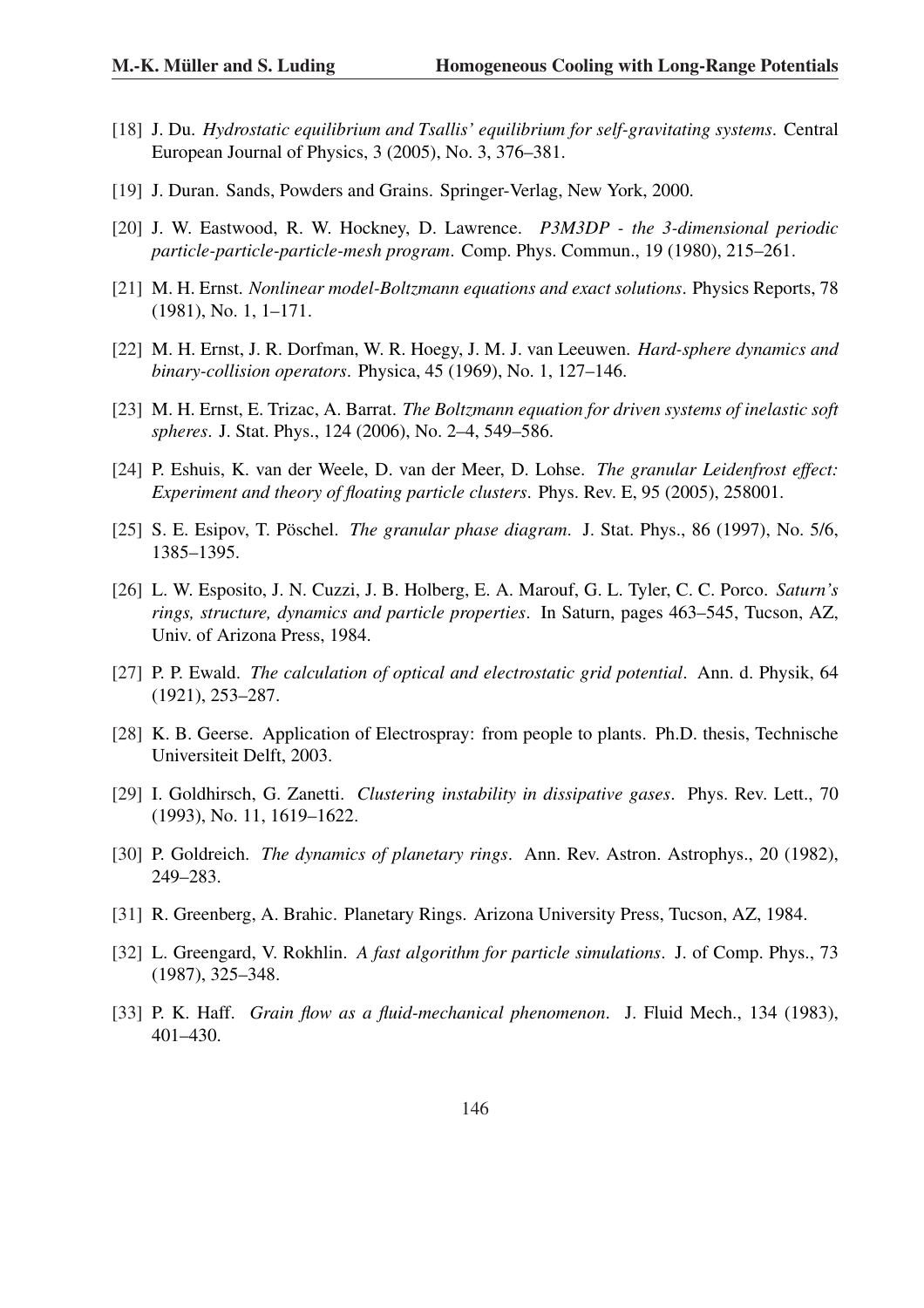- [34] J.-P. Hansen, I. R. McDonald. Theory of Simple Liquids. Academic Press Ltd., London, San Diego, 1990.
- [35] D. Henderson. *A simple equation of state for hard discs*. Molec. Phys., 30 (1975), No. 3, 971–972.
- [36] O. Herbst, R. Cafiero, A. Zippelius, H. J. Herrmann, S. Luding. *A driven two-dimensional granular gas with coulomb friction*. Phys. of Fluids, 17 (2005), No. 10, 107102.
- [37] O. Herbst, P. Müller, A. Zippelius. *Local heat flux and energy loss in a two-dimensional vibrated granular gas*. Phys. Rev. E, 72 (2005) No. 4, 041303.
- [38] L. Hernquist. *Hierarchical* N*-body methods*. Comp. Phys. Commun., 48 (1988), 107–115.
- [39] R. Hoffmann. Modeling and Simulation of an Electrostatic Image Transfer. (Ph.D. thesis) Shaker Verlag, Aachen, 2004.
- [40] J. S. Høye. *Dynamical pair correlations of classical and quantum fluids perturbed with longrange forces*. Physica A, 389 (2010), 1380–1390.
- [41] M. Huthmann, A. Zippelius. *Dynamics of inelastically colliding rough spheres: Relaxation of translational and rotational energy*. Phys. Rev. E, 56 (1997), No. 6, R6275–R6278.
- [42] W. Kleber, A. Lang. *Triboelectrically charged powder coatings generated by running through holes and slits*. J. of Electrostatics, 40&41 (1997), 237–240.
- [43] M. Krause, J. Blum. *Growth and form of planetary seedlings: Results from a sounding rocket microgravity aggregation experiment*. Phys. Rev. Lett., 93 (2004), 021103.
- [44] C. W. J. Lemmens. *An Investigation, Implementation and Comparison of 3 important Particle Simulation Techniques: PP: Particle-Particle PM: Particle-Mesh TC: Tree-Code*. Report 97- 46, Faculty of Technical Mathematics and Informatics, Delft, 1997.
- [45] M. Linsenbühler, J. H. Werth, S. M. Dammer, H. A. Knudsen, H. Hinrichsen, K.-E. Wirth, D. E. Wolf. *Cluster size distribution of charged nanopowders in suspensions*. Powder Technology, 167 (2006), No. 3, 124–133.
- [46] D. Lohse, R. Bergmann, R. Mikkelsen, C. Zeilstra, D. van der Meer, M. Versluis, K. van der Weele, M. van der Hoef, H. Kuipers. *Impact on soft sand: Void collapse and jet formation*. Phys. Rev. Let., 93 (2004), No. 19, 198003.
- [47] J. Lowell, A. C. Rose-Innes. *Contact electrification*. Adv. in Phys., 29 (1980), No. 6, 947– 1023.
- [48] S. Luding. *Clustering instabilities, arching, and anomalous interaction probabilities as examples for cooperative phenomena in dry granular media*. T.A.S.K. Quarterly, Scientific Bulletin of Academic Computer Centre of the Technical University of Gdansk., 2 (1998), No. 3, 417–443.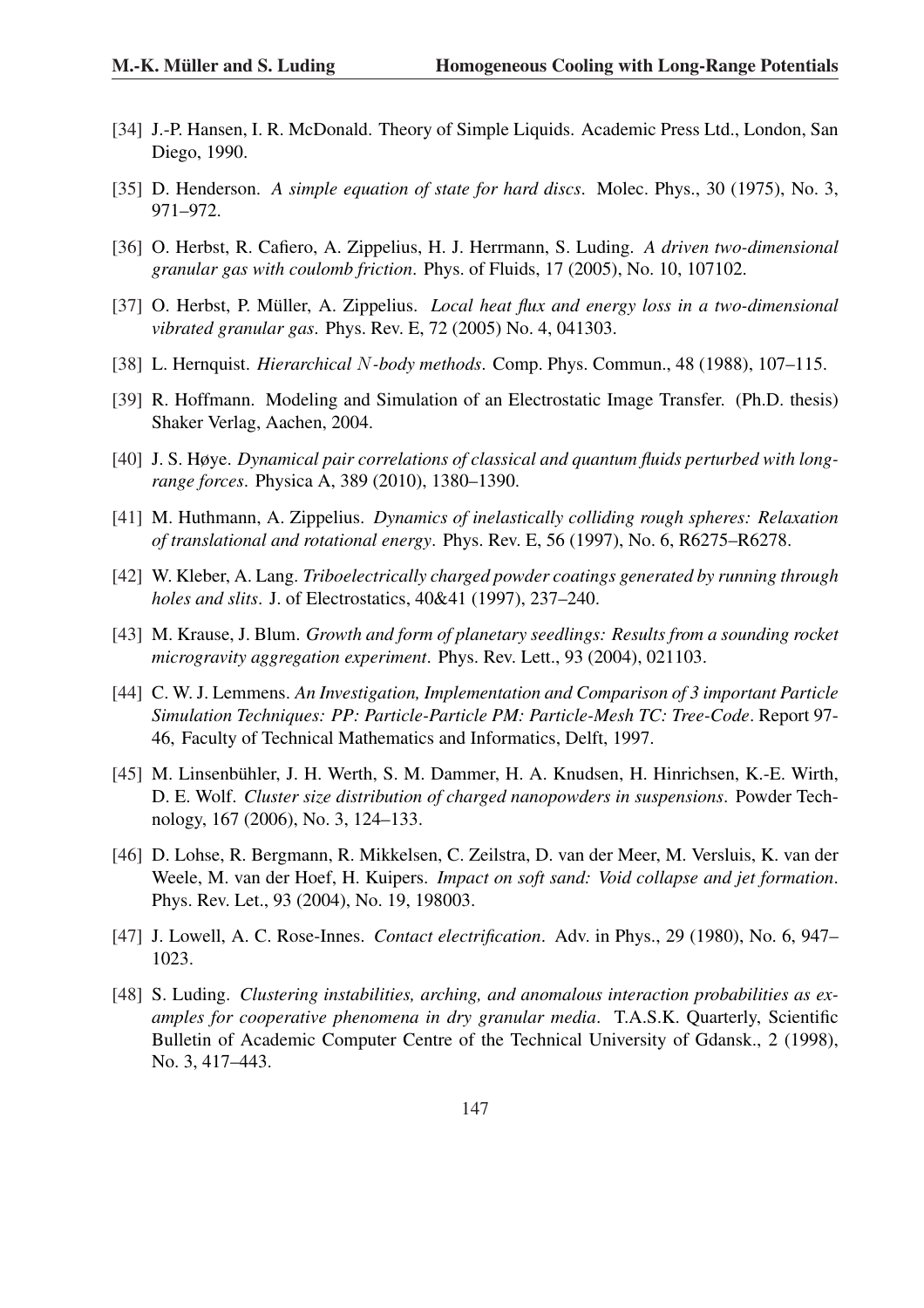- [49] S. Luding. *Collisions & contacts between two particles*. In H. J. Herrmann, J.-P. Hovi, S. Luding, editors, Physics of dry granular media - NATO ASI Series E350, page 285, Dordrecht, 1998. Kluwer Academic Publishers.
- [50] S. Luding. *Structure and cluster formation in granular media*. Pranama-J. Phys., 64 (2005), No. 6, 893–902.
- [51] S. Luding. *Cohesive frictional powders: Contact models for tension*. Granular Matter, 10 (2008), No. 4, 235–246.
- [52] S. Luding. *Towards dense, realistic granular media in 2d*. Nonlinearity, 22 (2009), R101– R146.
- [53] S. Luding, A. Goldshtein. *Collisional cooling with multi-particle interactions*. Granular Matter, 5 (2003), No. 3, 159–163.
- [54] S. Luding, H. J. Herrmann. *Cluster growth in freely cooling granular media*. Chaos, 9 (1999), No. 3, 673–681.
- [55] S. Luding, M. Huthmann, S. McNamara, A. Zippelius. *Homogeneous cooling of rough, dissipative particles: Theory and simulations*. Phys. Rev. E, 58 (1998), 3416–3425.
- [56] S. Luding, S. McNamara. *How to handle the inelastic collapse of a dissipative hard-sphere gas with the TC model*. Granular Matter, 1 (1998), No. 3, 113–128.
- [57] S. McNamara. *Hydrodynamic modes of a uniform granular medium*. Phys. of Fluids A, 5 (1993), 3056–3070.
- [58] S. McNamara W. R. Young. *Dynamics of a freely evolving, two-dimensional granular medium*. Phys. Rev. E, 53 (1996), 5089–5100.
- [59] S. Miller. Clusterbildung in Granularen Gasen. (in German). Ph.D. thesis, Universität Stuttgart, 2003.
- [60] S. Miller, S. Luding. *Cluster growth in two- and three-dimensional granular gases*. Phys. Rev. E, 69 (2004), No. 3, 031305.
- [61] J. M. Montanero, V. Garzò, M. Alam, S. Luding. *Rheology of 2d and 3d granular mixtures under uniform shear flow: Enskog kinetic theory versus molecular dynamics simulations*. Granular Matter, 8 (2006), No. 2, 103–115.
- [62] M.-K. Müller. Untersuchung von Akkretionsscheiben mit Hilfe der Molekulardynamik. (in German). Diploma thesis, Universität Stuttgart, 2001.
- [63] M.-K. Müller. Long-Range Interactions In Dilute Granular Systems. Ph.D. thesis, Universiteit Twente/Enschede, 2007.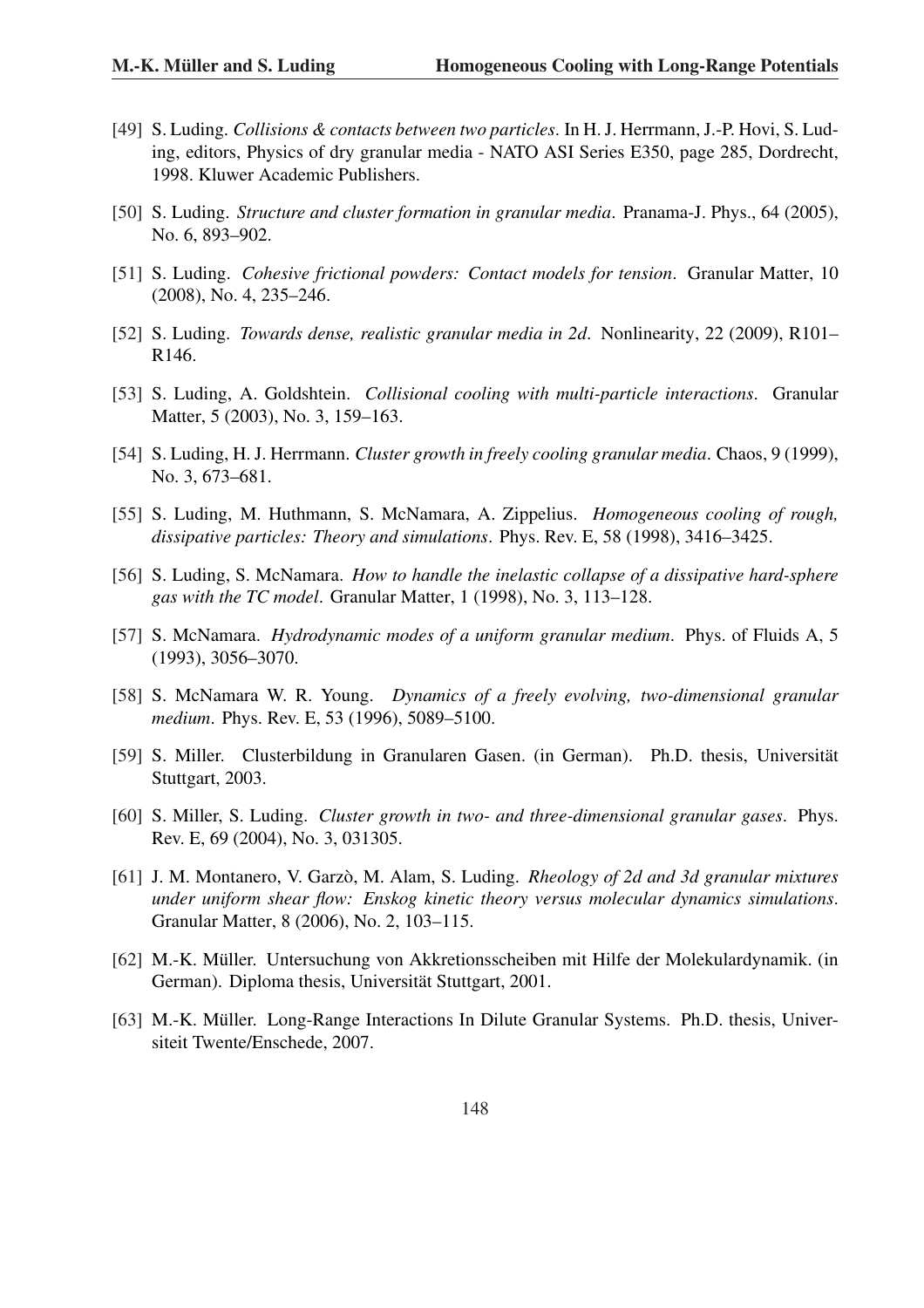- [64] M.-K. Müller, S. Luding. *Long-range interactions in ring-shaped particle aggregates*. In R. García-Rojo, H.J. Herrmann, S. McNamara, editors, Powders & Grains, pages 1119–1122, Balkema, Leiden, 2005.
- [65] M.-K. Müller, S. Luding. *Homogeneous cooling with repulsive and attractive long-range interactions*. In M. Nakagawa S. Luding, editors, Powders & Grains, pages 697–700, AIP Conf. Procs. #1145, 2009.
- [66] M.-K. Müller, T. Winkels, K.B. Geerse, J.C.M. Marijnissen, A. Schmidt-Ott, S. Luding. *Experiment and simulation of charged particle sprays*. In Proceedings PARTEC 2004, Nuremberg, 2004.
- [67] B. Muth, M.-K. Müller, P. Eberhard, S. Luding. *Contacts between many bodies*. In W. Kurnik, editor, Machine Dynamics Problems, pages 101–114, Warsaw, 2004.
- [68] E. Németh. Triboelektrische Aufladung von Kunststoffen. (in German). Ph.D. thesis, Technische Universitat Bergakademie Freiberg, 2003. ¨
- [69] F. Niermoller. Ladungsverteilung in Mineralgemischen und elektrostatische Sortierung nach ¨ Triboaufladung. (in German). Ph.D. thesis, Technische Universität Clausthal, 1988.
- [70] J. S. Olafsen, J. S. Urbach. *Clustering, order, and collapse in a driven granular monolayer*. Phys. Rev. Lett., 81 (1998), 4369.
- [71] J. A. G. Orza, R. Brito, T. P. C. van Noije, M. H. Ernst. *Patterns and long range correlations in idealized granular flows*. Int. J. of Mod. Phys. C, 8 (1997), No. 4, 953–965.
- [72] T. Pöschel S. Luding, editors. Granular Gases, Lecture Notes in Physics 564. Springer, Berlin, 2001.
- [73] R. Ramírez, T. Pöschel, N. V. Brilliantov, T. Schwager. *Coefficient of restitution of colliding viscoelastic spheres*. Phys. Rev. E, 60 (1999), 4465–4472.
- [74] F. H. Ree, W. G. Hoover. *Fifth and sixth virial coefficients for hard spheres and hard disks*. J. Chem. Phys., 40 (1964), No. 4, 939–950.
- [75] T. N. Scheffler. Kollisionskühlung in elektrisch geladener granularer Materie. (in German). Ph.D. thesis, Gerhard-Mercator-Universität Duisburg, 2000.
- [76] T. N. Scheffler, D. E. Wolf. *Collision rates in charged granular gases*. Granular Matter, 4 (2002), No. 3, 103–113.
- [77] T. Schwager, T. Pëoschel. *Coefficient of restitution of viscous particles and cooling rate of granular gases*. Phys. Rev. E, 57 (1998), 650–654.
- [78] F. Spahn, J. Schmidt. *Saturn's bared mini-moons*. Nature, 440 (2006), 614–615.